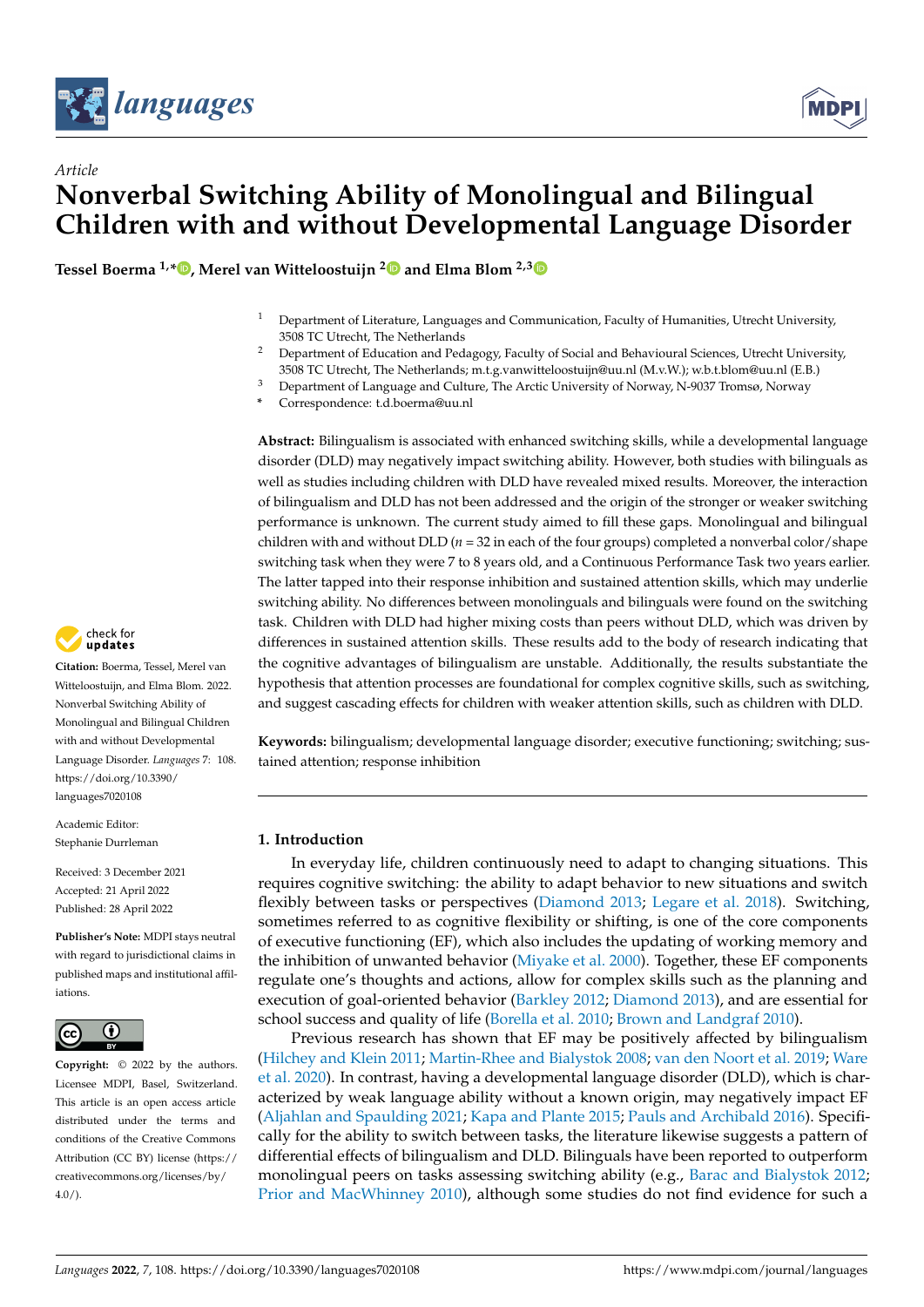bilingual advantage (e.g., [Paap et al.](#page-18-5) [2017;](#page-18-5) [Timmermeister et al.](#page-18-6) [2020\)](#page-18-6). Collapsing evidence from multiple studies, two recent meta-analyses report superior switching performance of bilingual participants [\(Gunnerud et al.](#page-17-5) [2020;](#page-17-5) [Ware et al.](#page-18-2) [2020\)](#page-18-2). Conversely, children with DLD have been suggested to have weaker switching ability than their typically developing (TD) peers in some studies (e.g., [Blom et al.](#page-16-5) [2021;](#page-16-5) [Farrant et al.](#page-17-6) [2012\)](#page-17-6), but not in others (e.g., [Henry et al.](#page-17-7) [2012\)](#page-17-7). In line with these mixed findings, meta-analyses showed small but reliable effects of DLD on switching [\(Pauls and Archibald](#page-18-3) [2016\)](#page-18-3) which were dependent on the type of task [\(Aljahlan and Spaulding](#page-16-3) [2021\)](#page-16-3).

Thus, findings on the relationship between both bilingualism and switching ability as well as DLD and switching ability are mixed and have been the subject of discussion (see, [Kapa and Plante](#page-17-4) [2015;](#page-17-4) [Poarch and Krott](#page-18-7) [2019\)](#page-18-7). To our knowledge, previous work has not addressed the interaction of bilingualism and DLD on switching ability. This is important, as it provides insight into the EF profile of children with DLD who grow up bilingually, which is a large and ever-growing group of children given increases in global mobility and migration (for Dutch statistics, see [Centraal Bureau voor de Statistiek](#page-16-6) [2021\)](#page-16-6). Moreover, it may reveal whether a bilingual benefit can be observed despite impaired language development, informing us about the mechanisms underlying such an advantage. In the present study, we aimed to further elucidate the effects of both bilingualism and DLD on nonverbal switching by adopting a four-group design. We focus on nonverbal switching because nonverbal tasks can inform us whether switching problems or benefits extend beyond the linguistic domain (see also [Pauls and Archibald](#page-18-3) [2016\)](#page-18-3). The four groups consisted of monolingual and bilingual children, both with and without DLD. Furthermore, we aimed to explore potential causes for differences in performance between groups, which may inform us about the origin of enhanced or weakened switching ability. To this end, we investigated the role of inhibition and attention skills in explaining group effects on switching ability. Inhibition and attention are both implicated in switching ability [\(Garon](#page-17-8) [et al.](#page-17-8) [2008\)](#page-17-8) and have been suggested to be strengthened in bilinguals [\(Ware et al.](#page-18-2) [2020\)](#page-18-2) and weakened in children with DLD [\(Ebert et al.](#page-17-9) [2019;](#page-17-9) [Pauls and Archibald](#page-18-3) [2016;](#page-18-3) [Smolak et al.](#page-18-8) [2020\)](#page-18-8), possibly driving group effects (see also [Pauls and Archibald](#page-18-3) [2016\)](#page-18-3).

#### *1.1. Development and Assessment of Switching Ability*

Although all core EF components start to develop during infancy and preschool years, switching ability is known to develop later than inhibition and working memory [\(Diamond](#page-17-0) [2013;](#page-17-0) [Garon et al.](#page-17-8) [2008\)](#page-17-8), following a protracted development through adolescence [\(Best and Miller](#page-16-7) [2010\)](#page-16-7). Switching is considered the most complex EF component [\(Garon et al.](#page-17-8) [2008\)](#page-17-8). It builds on inhibition and working memory but involves more than only the sum of the two. To be able to switch from one perspective to another, for example, a person needs to inhibit the first perspective and then load the new perspective into working memory [\(Diamond](#page-17-0) [2013;](#page-17-0) [Dajani and Uddin](#page-16-8) [2015\)](#page-16-8), but it also requires a person to reconfigure his/her responses according to the new situation [\(Dajani and Uddin](#page-16-8) [2015\)](#page-16-8). Moreover, in addition to dependencies among the three core EF components, basic and early-developing attentional processes are proposed to underlie EF in general, including the development of switching [\(Garon et al.](#page-17-8) [2008;](#page-17-8) [Rothbart and Posner](#page-18-9) [2001\)](#page-18-9). As suggested by [Kapa et al.](#page-17-10) [\(2017\)](#page-17-10), these hierarchical relations between attention, working memory, inhibition, and switching have important implications for children with weaknesses or strengths in one of these components. Impaired or enhanced development in a lower-level component may have cascading effects on higher-level components. This may be key in explaining the observed effects of bilingualism and DLD on switching ability, which will be reviewed in Sections [1.2](#page-2-0) and [1.3.](#page-3-0)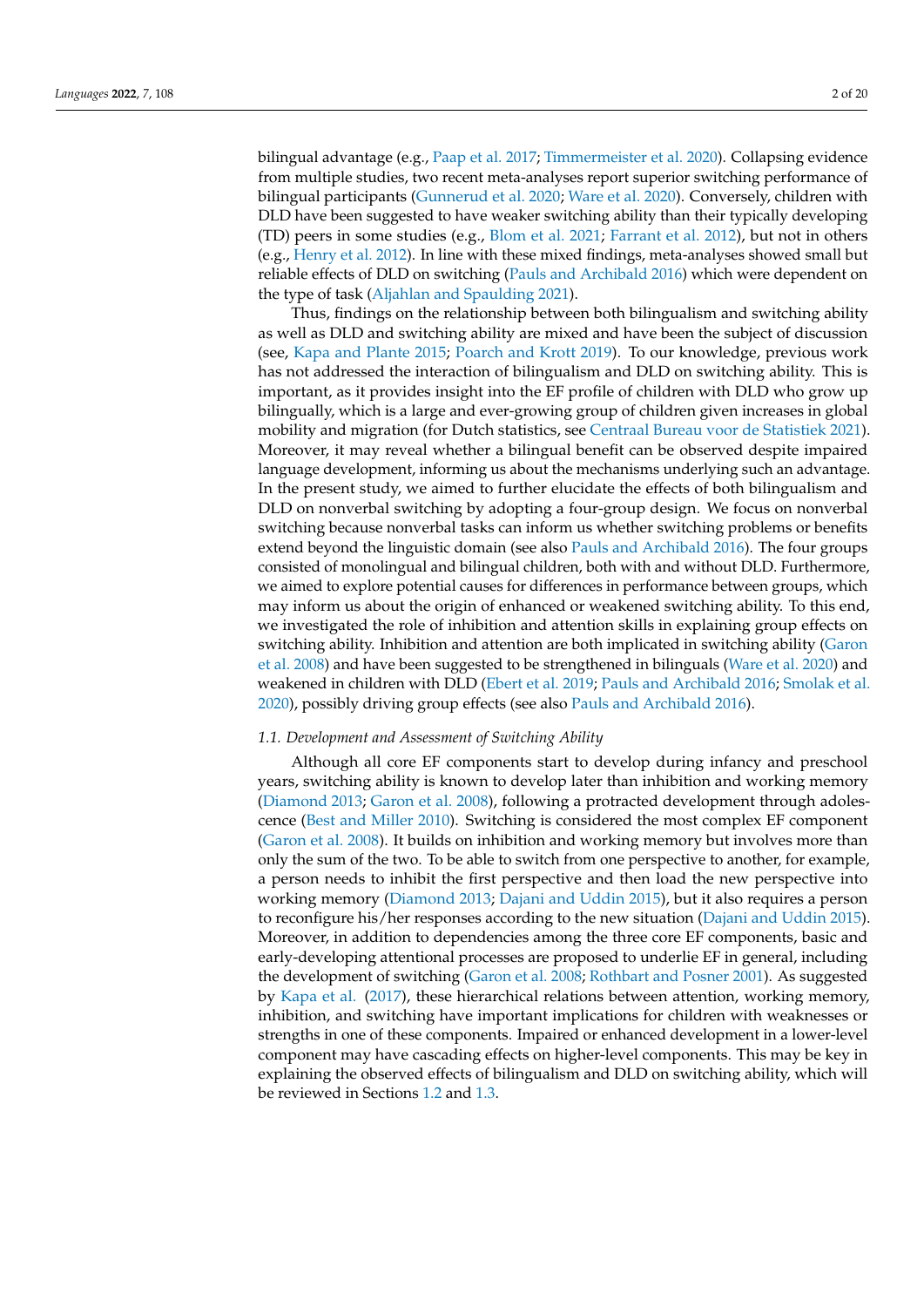Experimentally, switching has been probed with a multitude of measures, which, for example, differ depending on the frequency and regularity of switches, the presence of explicit cues indicating to switch, and/or the level at which switching takes place (i.e., switching between different task goals or between different rules while the task goal remains constant). An example of a task that has often been used with children is the Dimensional Card Change Sort (DCCS; [Zelazo](#page-19-0) [2006\)](#page-19-0), in which children are asked to sort cards according to one dimension (e.g., color) after which they need to switch to a second dimension (e.g., shape). Most 5-year-old children are able to correctly make the switch to the second sorting rule, while this is still too difficult at the age of 3 [\(Zelazo](#page-19-0) [2006\)](#page-19-0). For the present study, including participants between 5 and 8 years old, we used a slightly more complex color–shape task-switching paradigm. Children had to indicate whether a stimulus corresponded to one of two colors or shapes through button presses where each of two buttons was associated with one feature of the task. The left button corresponded to a blue or square object, while the right button corresponded to an orange or triangular object. Comparable to the DCCS, the task started with two subsequent single-task blocks, in which children were presented with one task (i.e., sorting either on color or shape). In the current paradigm, these two single-task blocks were followed by a switching block in which children had to flexibly switch between the two sorting rules: if the task was to sort according to color, the stimulus "blue triangle" would require a left button press, while it would require a right button press when sorting according to shape. A cue indicated which sorting rule was active. Previous research with such a task-switching paradigm showed a decrease with age in the performance costs associated with switching between tasks (e.g., [Huizinga and van der Molen](#page-17-11) [2011;](#page-17-11) see also [Cragg and Chevalier](#page-16-9) [2012\)](#page-16-9).

These performance costs are typically indexed by two outcome measures: *mixing costs* and *switching costs*. Mixing costs are the global performance costs associated with the presence of two different tasks (single-task/task-switch), as indicated by the performance difference between trials in the switching block that do not involve a switch (repeat trials) and trials in the single-task blocks. As argued by [Braver et al.](#page-16-10) [\(2003\)](#page-16-10), mixing costs reflect proactive control processes, including the use of sustained attention to keep multiple tasks activated. Switching costs are the local costs related to the necessity to switch from one task to the other and are measured by looking at the difference between trials in the switching block that involve a switch (switch trials) and those that do not (repeat trials). Switching costs may more closely reflect reactive control processes [\(Braver et al.](#page-16-10) [2003\)](#page-16-10), which enable a successful response after the detection of interference and the reactivation of goals [\(Braver](#page-16-11) [2012\)](#page-16-11). As such, switching costs reflect the inhibition of previous stimulus-response associations (i.e., response inhibition; [Druey and Hübner](#page-17-12) [2008;](#page-17-12) [Vandierendonck et al.](#page-18-10) [2010\)](#page-18-10).

# <span id="page-2-0"></span>*1.2. Nonverbal Switching in Bilingual Children*

The use of more than one language requires bilinguals to switch between languages, which in turn involves the inhibition of the non-target language and the selection of the target language depending on the context [\(Green and Abutalebi](#page-17-13) [2013\)](#page-17-13). This natural switching in bilingual language use is suggested to draw on domain-general EF, which is thereby continuously trained [\(Green](#page-17-14) [1998;](#page-17-14) [Green and Abutalebi](#page-17-13) [2013\)](#page-17-13). This training effect may explain why bilinguals have been shown to outperform monolinguals on a wide range of EF tasks, including verbal and nonverbal measures [\(Adesope et al.](#page-16-12) [2010;](#page-16-12) [Bialystok and](#page-16-13) [Craik](#page-16-13) [2010;](#page-16-13) [Hilchey and Klein](#page-17-2) [2011;](#page-17-2) [van den Noort et al.](#page-18-1) [2019;](#page-18-1) [Ware et al.](#page-18-2) [2020\)](#page-18-2). A bilingual EF benefit has been found in both adult and child populations, although the evidence appears stronger for older groups [\(Gunnerud et al.](#page-17-5) [2020;](#page-17-5) [van den Noort et al.](#page-18-1) [2019;](#page-18-1) [Ware](#page-18-2) [et al.](#page-18-2) [2020\)](#page-18-2). As numerous studies failed to find positive effects of bilingualism or found effects to be very small [\(de Bruin et al.](#page-17-15) [2015;](#page-17-15) [Duñabeitia et al.](#page-17-16) [2014;](#page-17-16) [Gathercole et al.](#page-17-17) [2014\)](#page-17-17), open questions are whether EF differences between monolinguals and bilinguals hold for all bilinguals, including bilinguals with development disabilities, which factors modulate these differences, and what they mean in real life [\(Poarch and Krott](#page-18-7) [2019\)](#page-18-7).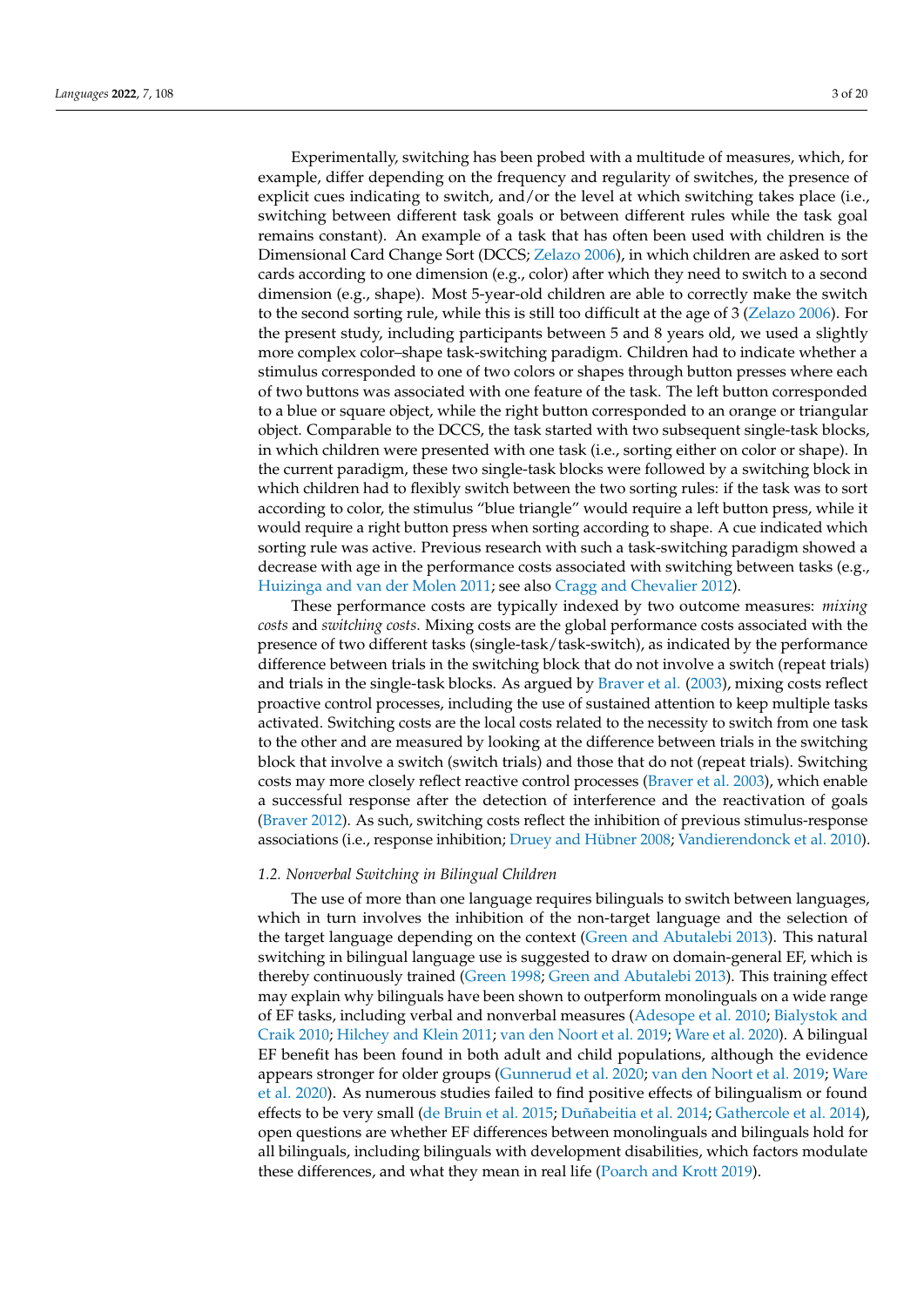The focus of the present study is on nonverbal switching, a domain-general ability that may underlie switching between languages. In a comprehensive meta-analysis of 170 studies, using tasks tapping into different EF domains and including both children and adults, [Ware et al.](#page-18-2) [\(2020\)](#page-18-2) report superior performance of bilinguals as compared to monolinguals on two dependent variables of the task-switching paradigm. A bilingual benefit was found for accuracy on incongruent trials (corresponding to switch trials in the task-switching paradigm; Hedges' *g* = 0.225) and on interference effects (corresponding to switching and/or mixing costs in the task-switching paradigm; Hedges' *g* = 0.693). Accuracy on congruent trials as well as reaction times on congruent and incongruent trials did not reveal significant effects. Focusing only on children, another recent meta-analysis including 100 publications also supports stronger switching performance of bilinguals relative to monolinguals (Hedges'  $g = 0.329$ ; [Gunnerud et al.](#page-17-5) [2020\)](#page-17-5). Switching was the only EF domain for which effects remained significant after controlling for publication bias.

When we further zoom in on child participants, there are only a few studies that used a similar cued color–shape switching task as included in the present study. [Barac](#page-16-4) [and Bialystok](#page-16-4) [\(2012\)](#page-16-4) assessed switching performance in 78 6-year-old children in three bilingual groups (Chinese-English, French-English, and Spanish-English) as well as in 26 English monolinguals. All three bilingual groups were found to perform similarly and exceeded the monolinguals as shown by smaller mixing costs. However, no differences between groups were found for switching costs. [Antoniou et al.](#page-16-14) [\(2016\)](#page-16-14) only looked at switching costs and also found a bilingual advantage, including 44 bilectal, 22 multilingual, and 25 monolingual children aged 6 to 9 years old from Cyprus and Greece. Finally, [Timmermeister et al.](#page-18-6) [\(2020\)](#page-18-6) likewise adopted a similar task design and assessed nonverbal switching ability in a sample of 27 5- to 8-year-old Turkish-Dutch bilinguals and 27 agematched Dutch monolinguals. Their study resulted in comparable mixing and switching costs for bilinguals and monolinguals.

# <span id="page-3-0"></span>*1.3. Nonverbal Switching in Children with DLD*

Children with DLD have severe difficulties learning language, in the absence of an obvious cause, such as a hearing impairment or low intellectual functioning [\(Leonard](#page-17-18) [2014\)](#page-17-18). While some argue that DLD is a domain-specific deficit that selectively impairs language acquisition [\(Rice and Wexler](#page-18-11) [1996;](#page-18-11) [Van der Lely](#page-18-12) [2005\)](#page-18-12), the current dominant view is that the language problems coincide and interact with broader impairments in cognitive and/or perceptual mechanisms, including attention and EF [\(Botting and Marshall](#page-16-15) [2017;](#page-16-15) [Kapa](#page-17-4) [and Plante](#page-17-4) [2015\)](#page-17-4). Research indeed indicates that children with DLD are outperformed by TD peers on a wide range of EF measures (for reviews/meta-analyses, see [Aljahlan](#page-16-3) [and Spaulding](#page-16-3) [2021;](#page-16-3) [Kapa and Plante](#page-17-4) [2015;](#page-17-4) [Pauls and Archibald](#page-18-3) [2016;](#page-18-3) [Vissers et al.](#page-18-13) [2015\)](#page-18-13). Studies have, however, not revealed unequivocal results [\(Archibald and Gathercole](#page-16-16) [2006;](#page-16-16) [Henry et al.](#page-17-7) [2012;](#page-17-7) [Im-Bolter et al.](#page-17-19) [2006;](#page-17-19) Luká[cs et al.](#page-17-20) [2016;](#page-17-20) [Noterdaeme et al.](#page-18-14) [2001\)](#page-18-14). For example, several studies only found differences between children with DLD and TD peers on verbal EF tasks and not on nonverbal measures [\(Archibald and Gathercole](#page-16-16) [2006;](#page-16-16) [Henry](#page-17-7) [et al.](#page-17-7) [2012;](#page-17-7) Luká[cs et al.](#page-17-20) [2016;](#page-17-20) but see, [Kapa et al.](#page-17-10) [2017\)](#page-17-10). As of yet, the breadth and origin of the EF weaknesses of children with DLD remain unclear.

With respect to switching, two meta-analyses compile the evidence. A recent metaanalysis of 20 studies by [Aljahlan and Spaulding](#page-16-3) [\(2021\)](#page-16-3) demonstrated poorer performance of children with DLD in comparison with TD peers (Hedges'  $g = -0.42$ ). This corresponds to an earlier meta-analysis of 22 studies by [Pauls and Archibald](#page-18-3) [\(2016\)](#page-18-3), showing a small, but reliable, effect of DLD on switching (Hedges'  $g = -0.27$ ). Both meta-analyses investigated a number of potential moderating variables, and both found no moderating effect of age. In addition, the linguistic demand of the task [\(Pauls and Archibald](#page-18-3) [2016\)](#page-18-3), the severity of DLD [\(Pauls and Archibald](#page-18-3) [2016\)](#page-18-3), and the outcome measure (i.e., accuracy or reaction time; [Aljahlan and Spaulding](#page-16-3) [2021\)](#page-16-3) were not related to the poor switching performance of children with DLD. [Aljahlan and Spaulding](#page-16-3) [\(2021\)](#page-16-3) did find a significant moderating effect of the type of switching task, showing a significant negative effect of DLD on *set-*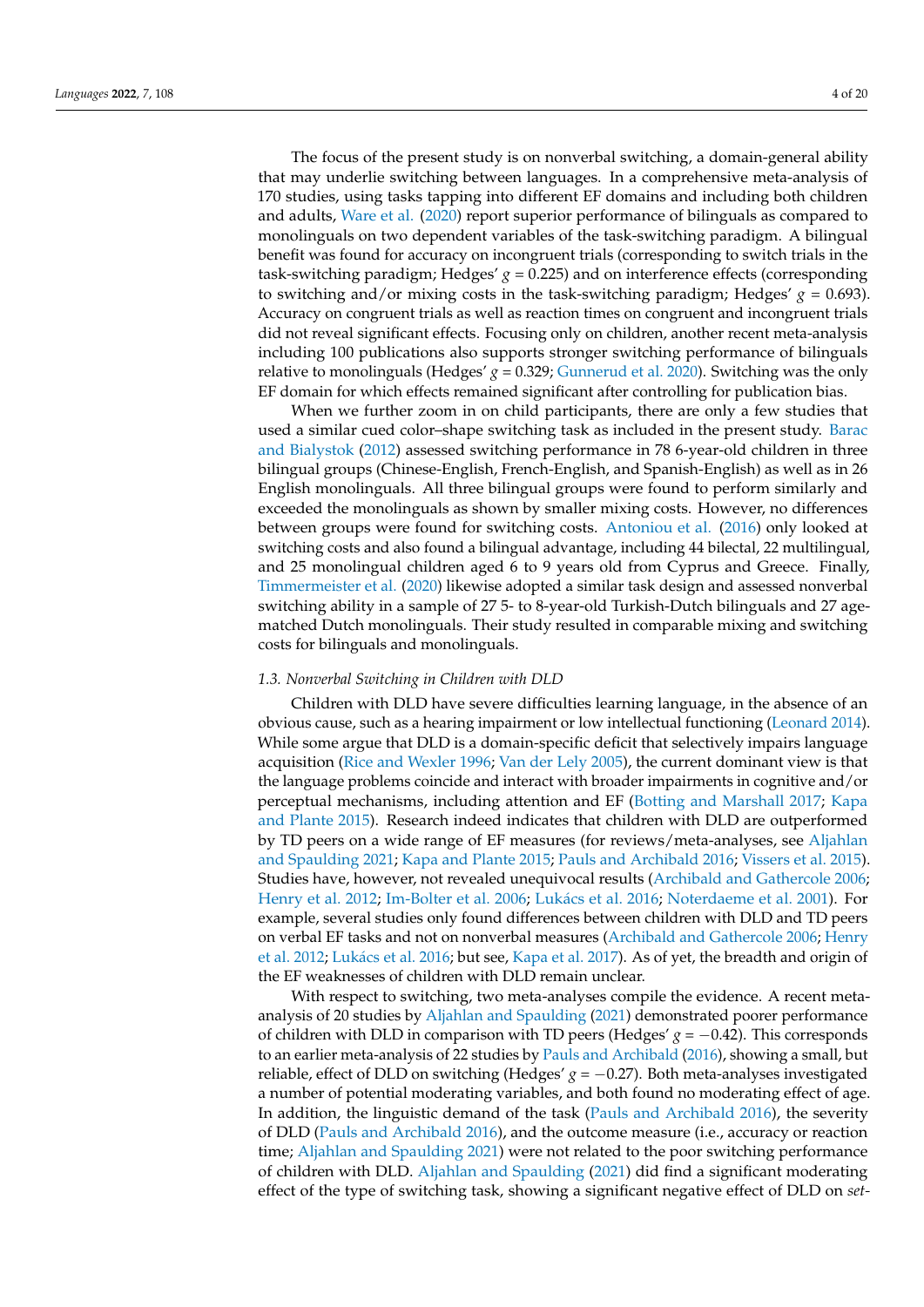*shifting* tasks (Hedges' *g* = −0.52) in contrast to *alternating* tasks (Hedges' *g* = −0.18). The authors defined set-shifting tasks (e.g., DCCS) as tasks in which children were asked to sort stimuli according to more than one rule, but in which a novel rule was only introduced after a dominant response pattern was established, thus involving infrequent switches between rules. In contrast, alternating tasks were defined as tasks in which participants are familiarized with an alternating set of rules and are asked to respond in a consistent, predictable alternating pattern (e.g., following numbers and letters alternately in sequence, 1-A-2-B-3-C, in the Trail-Making Test). [Aljahlan and Spaulding](#page-16-3) [\(2021\)](#page-16-3) indicate that their findings may be explained by the extent to which a specific task taxes additional executive processes, such as inhibition and attention, which are also weak in children with DLD. Some set-shifting tasks may rely more extensively on such processes than alternating tasks. Important to note here is that the task-switching paradigm of the current study does not fall perfectly into either task category as defined by Aljahan and Spaulding, although it more closely fits the set-shifting category. To our knowledge, the task-switching paradigm has not yet been used in DLD research and is thus not directly comparable with previously used measures in that field.

The hypothesis that other cognitive processes play an important role in explaining the switching abilities of children with DLD is also discussed by [Pauls and Archibald](#page-18-3) [\(2016\)](#page-18-3). They speculate that the observed small effect of DLD on switching tasks may be driven by an inhibition deficit, as switching to another task is difficult when a previous task is not adequately suppressed [\(Cragg and Chevalier](#page-16-9) [2012;](#page-16-9) see also [Im-Bolter](#page-17-21) [2003\)](#page-17-21). The results of a study by [Kapa et al.](#page-17-10) [\(2017\)](#page-17-10) further support this hypothesis, showing a linear increase in the effect of DLD from working memory to inhibition to switching. As EF components become more complex and there is more need to coordinate lower-level skills, deficits of children with DLD seem to increase. Consequently, the relatively large switching deficit of the children with DLD may have been caused by more subtle weaknesses in lower-level components, including working memory and inhibition. This possibility has, however, not been directly investigated. In addition, the role of attentional processes, which are thought to be the lowest in the hierarchy [\(Garon et al.](#page-17-8) [2008\)](#page-17-8), needs to be studied as well. Against their predictions, the children with DLD in the study of [Kapa et al.](#page-17-10) [\(2017\)](#page-17-10) showed the largest deficit in sustained attention. There is an increasing body of work reporting weak sustained attention skills of children with DLD (for a meta-analysis, see [Ebert and Kohnert](#page-17-22) [2011;](#page-17-22) [Ebert et al.](#page-17-9) [2019\)](#page-17-9), which are, furthermore, found to be associated with children's language skills [\(Boerma et al.](#page-16-17) [2017;](#page-16-17) [Smolak et al.](#page-18-8) [2020\)](#page-18-8). It is unknown whether sustained attention is also key in explaining the difficulties of children with DLD in nonlinguistic domains, such as nonverbal switching.

#### *1.4. The Present Study*

Previous research reported opposite effects of bilingualism and DLD on switching ability, respectively, being associated with enhanced [\(Ware et al.](#page-18-2) [2020\)](#page-18-2) and weakened [\(Aljahlan and Spaulding](#page-16-3) [2021;](#page-16-3) [Pauls and Archibald](#page-18-3) [2016\)](#page-18-3) performance. However, both studies with bilinguals as well as studies including children with DLD have revealed mixed results. Moreover, the two fields have, as of yet, operated separately with respect to the investigation of switching, which means that it is unknown how switching ability is impacted by the interaction of bilingualism and DLD. It may be that the positive effects of bilingualism on switching mitigate the negative effects of DLD, as is shown by two studies on the switching abilities of bilingual children and children with Autism Spectrum Disorder (ASD), who also often have language and EF deficits [\(Gonzalez-Barrero and Nadig](#page-17-23) [2019;](#page-17-23) [Peristeri et al.](#page-18-15) [2021\)](#page-18-15). However, previous work on bilingual children and children with DLD has not found such mitigating effects in other EF domains. These studies, investigating working memory, inhibition [\(Boerma and Blom](#page-16-18) [2020\)](#page-16-18), and attention [\(Ebert et al.](#page-17-9) [2019\)](#page-17-9), suggest that the effect of bilingualism on these cognitive skills is not different for TD children or children with DLD and that, likewise, DLD does not impact monolingual and bilingual children in different ways. In both studies, children with DLD scored weaker than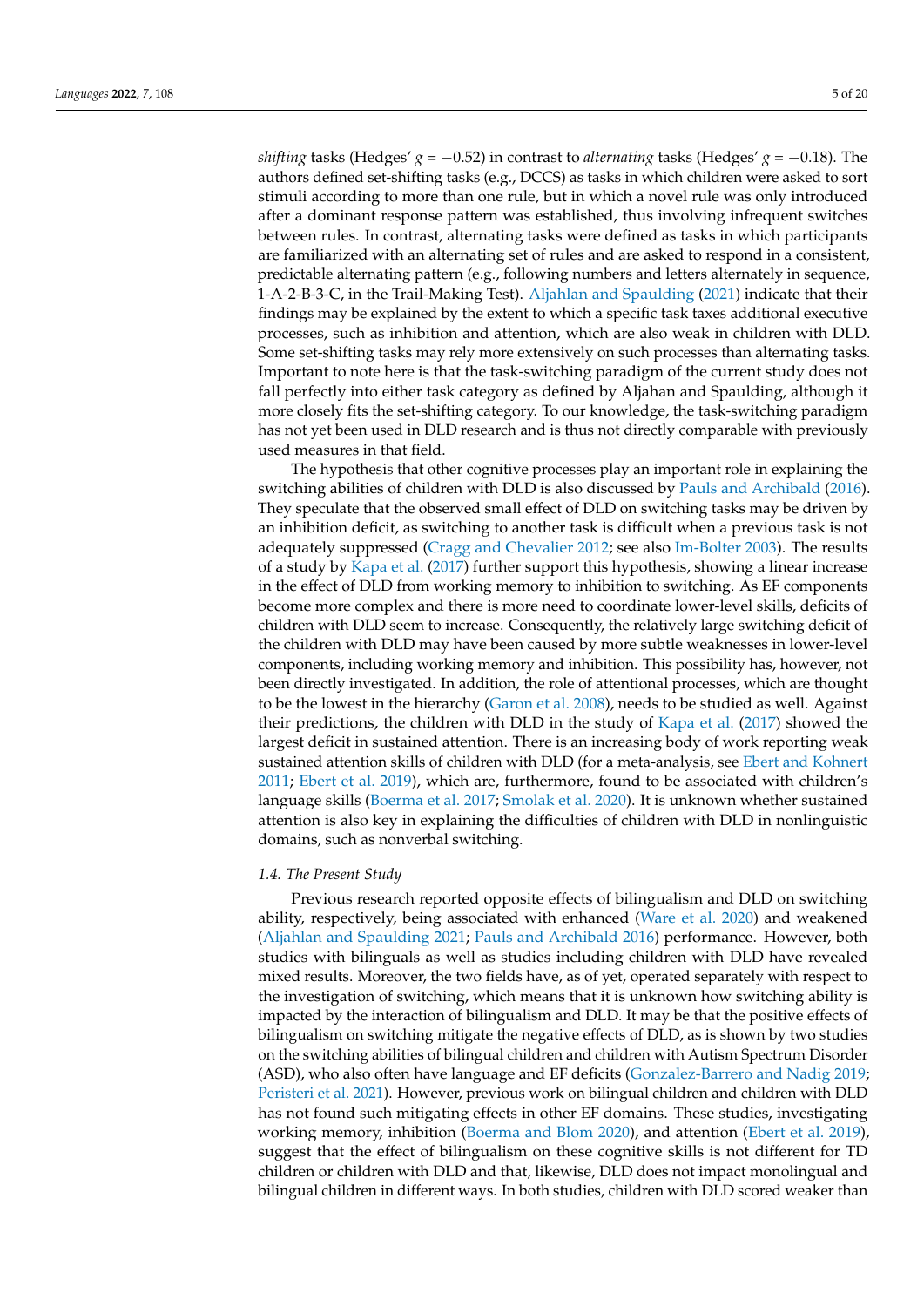TD children, while no effect of bilingualism nor an interaction between bilingualism and DLD was found. A third study on three attention processes partly replicated these findings but also showed a bilingual advantage in orientation skills, which was restricted to the DLD group [\(Park et al.](#page-18-16) [2019\)](#page-18-16). This may indicate that children with DLD can benefit more from bilingual experience than TD children. However, previous research on switching demonstrated that bilingual children with high language proficiency outperform those with low language proficiency [\(Iluz-Cohen and Armon-Lotem](#page-17-24) [2013\)](#page-17-24), suggesting that the low language abilities of children with DLD could actually weaken a bilingual advantage. Although no clear pattern can thus be distilled from these studies, their findings, together with the results from the current study, have important implications for the growing number of bilingual children on clinical caseloads, and for furthering our understanding of the factors moderating EF strengths and weaknesses.

The first aim of the current study is to investigate the independent and interaction effects of bilingualism and DLD on nonverbal switching ability. Particularly in the literature on DLD, the large majority of switching tasks used have a high verbal load [\(Pauls and](#page-18-3) [Archibald](#page-18-3) [2016\)](#page-18-3). This may disadvantage children with DLD and blur results, although linguistic demand was not found to be a significant moderator of the effect of DLD on switching ability [\(Pauls and Archibald](#page-18-3) [2016\)](#page-18-3). We used a nonverbal switching task to eliminate the effect of language proficiency as much as possible, providing insight into the breadth of switching problems or benefits. We included four groups of children, monolingual and bilingual children with and without DLD, between the ages of 5 and 8 years old.

The second aim of the present study is to better understand the origin of strong or poor nonverbal switching ability of, respectively, bilingual children and children with DLD. Previous work indicates that switching is a complex process, which builds on other lower-level EF components and on more basic attentional processes [\(Garon et al.](#page-17-8) [2008\)](#page-17-8). As these may also be enhanced due to bilingualism [\(Ware et al.](#page-18-2) [2020\)](#page-18-2) and weakened due to DLD [\(Pauls and Archibald](#page-18-3) [2016;](#page-18-3) [Smolak et al.](#page-18-8) [2020\)](#page-18-8), it is possible that such lower-level cognitive processes explain switching problems or benefits (see [Kapa et al.](#page-17-10) [2017\)](#page-17-10). Here, we included two measures of cognitive processes on which switching skills may rely: response inhibition and sustained attention. These measures were chosen, because our switching outcome variables, mixing and switching costs, have been suggested to reflect sustained attention and response inhibition, respectively [\(Braver](#page-16-11) [2012;](#page-16-11) [Braver et al.](#page-16-10) [2003;](#page-16-10) [Druey and Hübner](#page-17-12) [2008;](#page-17-12) [Vandierendonck et al.](#page-18-10) [2010\)](#page-18-10). Moreover, [Pauls and Archibald](#page-18-3) [\(2016\)](#page-18-3) specifically suggest that the inhibition of a previously established response is the aspect of switching tasks that may be most challenging for individuals with DLD (see also [Im-Bolter](#page-17-21) [2003\)](#page-17-21). We conducted mediation analyses to investigate the role of response inhibition and sustained attention in explaining the significant effects of bilingualism and DLD on nonverbal switching ability.

For our first research aim, we hypothesized that, in line with the above-mentioned research, bilingual children would outperform monolingual peers on our nonverbal switching task, while children with DLD would score lower than TD peers. Given the mixed findings in the literature, we also reckoned with the possibility of finding null results. With respect to the interaction of bilingualism and DLD, we can only rely on studies that have investigated other EF domains in bilingual children with DLD or on studies using a switching task with bilinguals with ASD, as described above. As no clear pattern emerged from these studies, we refrain from formulating specific hypotheses. With respect to the second aim of the current study, our hypothesis was that response inhibition and sustained attention would mediate group effects on switching ability. Specifically, sustained attention was thought to be associated with mixing costs and response inhibition with switching costs.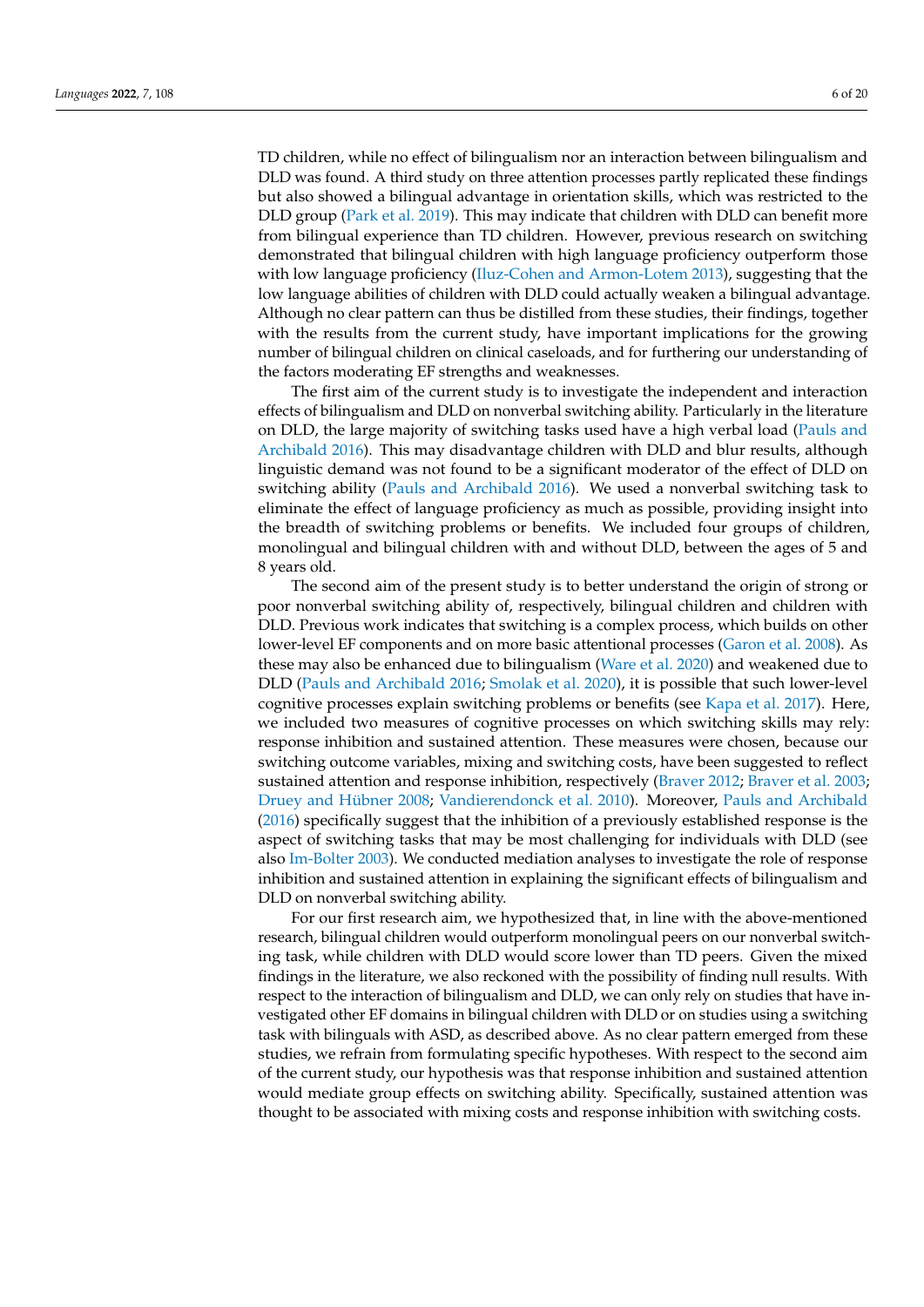# **2. Materials and Methods**

# *2.1. Participants*

The data of the present study were collected in the context of a longitudinal research project investigating the linguistic and cognitive development of children growing up in the Netherlands. It included three waves of data collection, with intervals of one year. For the present study, the same sample of participants was used as in the previous work of [\(Boerma et al.](#page-16-17) [2017;](#page-16-17) [Boerma and Blom](#page-16-18) [2020\)](#page-16-18), consisting of monolingual TD children (MOTD), bilingual TD children (BITD), monolingual children with DLD (MODLD), and bilingual children with DLD (BIDLD). The four groups of children were a subsample of the full sample and were matched on a number of background variables (see Table [1\)](#page-6-0). As the BIDLD group was the smallest group, we matched one child from each other group to a child in the BIDLD group based on these background variables. There were no significant differences between the four groups in terms of chronological age (wave 1: *F*(3,124) = 0.25, *p* = 0.86, η<sup>p</sup> <sup>2</sup> < 0.01; wave 2: *F*(3,124) = 0.03, *p* = 0.99, η<sup>p</sup> <sup>2</sup> < 0.01; wave 3: *F*(3,124) = 0.07,  $p = 0.98$ ,  $\eta_p^2 < 0.01$ ), nonverbal intelligence (*F*(3,124) = 1.02, *p* = 0.39,  $\eta_p^2 = 0.02$ ), and socio-economic status ( $H(3) = 5.5$ ,  $p = 0.14$ ). Nonverbal intelligence (NVIQ) was tested in wave 1 with the *Wechsler Nonverbal-NL* [\(Wechsler and Naglieri](#page-19-1) [2008\)](#page-19-1) and socio-economic status (SES) was estimated by the average parental education level in wave 1. The groups of children with DLD included relatively many boys, which is expected given previously reported prevalence rates (e.g., [Tomblin et al.](#page-18-17) [1997\)](#page-18-17), although group differences did not reach significance  $(\chi^2(3, N = 128) = 6.4, p = 0.09)$ .

<span id="page-6-0"></span>**Table 1.** Background characteristics of the four groups of participants.

|              |       |            |                                    | <b>Chronological Age in Months</b> |            |              |                |
|--------------|-------|------------|------------------------------------|------------------------------------|------------|--------------|----------------|
|              |       | Gender     | Socio-Economic Status <sup>b</sup> |                                    |            |              |                |
|              | $N^a$ | Girls/Boys | Mean (SD)                          | Mean (SD)                          | Mean (SD)  | Mean (SD)    | Median (Range) |
| <b>MOTD</b>  | 32    | 14/18      | 70.9 (7.0)                         | 82.5(6.9)                          | 94.1 (6.9) | 100.4 (11.9) | $6.8(2-9)$     |
| <b>MODLD</b> | 32    | 8/24       | 71.4 (6.3)                         | 82.8(6.5)                          | 94.6 (6.6) | 97.5 (12.9)  | $5.0(2 - 8.5)$ |
| <b>BITD</b>  | 32    | 17/15      | 71.3(7.3)                          | 83.0 (7.1)                         | 94.8 (7.1) | 95.8(15.0)   | $5.4(1-9)$     |
| <b>BIDLD</b> | 32    | 10/22      | 72.4 (8.6)                         | 83.0 (8.9)                         | 94.7 (8.8) | 94.7 (15.3)  | $5.8(2-9)$     |

*Note*. MOTD: monolingual typically developing; MODLD: monolingual language disorder; BITD: bilingual typically developing; BIDLD: bilingual language disorder. <sup>a</sup> All children participated in each wave. <sup>b</sup> Socioeconomic status was indexed by parental education (based on the International Standard Classification of Education) and could range from 1 (no education) to 9 (university degree). A value of 5 corresponds to intermediate vocational education.

All participants were born in the Netherlands and attended elementary school from the age of 4 years onward. Dutch was the language of instruction at all schools of the participating children. Children's home language environment determined whether they were classified as monolingual or bilingual, using parental report through the Questionnaire for Parents of Bilingual Children (PaBiQ; [Tuller](#page-18-18) [2015\)](#page-18-18). Parents of monolingual participants were both native speakers of Dutch and spoke this language with their child. One or both parents of bilingual participants were native speakers of another language than Dutch and spoke this language with their child on a regular basis. The bilingual children were exposed to another language than Dutch at least 30% of the time before the age of 4, but they varied considerably in how much Dutch input they received. The group of bilingual TD children and the group of bilingual children with DLD were therefore matched on percentage of exposure to Dutch before the age of 4 years (BITD: Mean(SD) = 43.0 (8.3), BIDLD: Mean(SD) = 40.9 (11.1);  $F(1,61) = 0.68$ ,  $p = 0.41$ ,  $\eta_p^2 = 0.01$ ) and percentage of exposure to Dutch in wave 1 (BITD: Mean(SD) = 50.9 (12.0), BIDLD: Mean(SD) = 45.2 (16.5);  $F(1,62) = 2.5$ ,  $p = 0.12$ ,  $\eta_p^2 = 0.04$ ). Four-fifths of the bilingual participants came from the two largest immigrant groups in the Netherlands, coming from Turkish or Moroccan descent.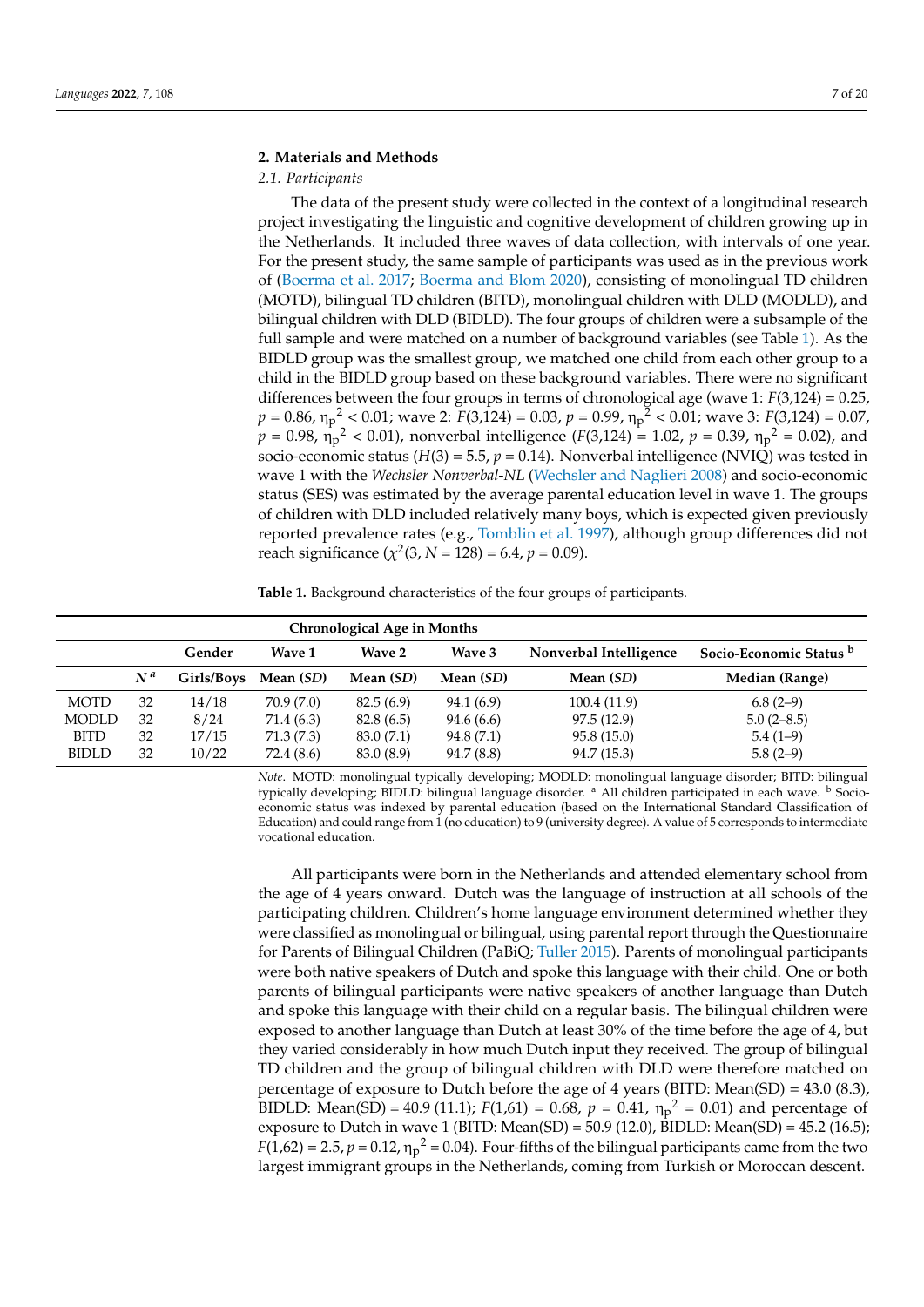All participants in the current study had an NVIQ of 70 or above, did not have hearing problems or severe articulatory difficulties, and were not diagnosed with Autism Spectrum Disorder or Attention Deficit Hyperactivity Disorder. None of the TD participants were reported to have language problems and all attended regular elementary schools, through which they were recruited. The participants with DLD were recruited through Royal Dutch Kentalis or Royal Auris Group. In waves 1 and 2, they all received educational support (i.e., either special education or regular education with ambulatory care) for their language difficulties and thus met the official Dutch criteria which specify when a child is eligible for such support [\(Stichting Sim](#page-18-19)éa [2014\)](#page-18-19). This was established by clinicians before the start of data collection and meant that they scored at least 1.5 standard deviations (SD) below the mean on two out of four subscales of a standardized language assessment test battery. Alternatively, they scored at least 2 SD below the mean on an overall score of this test battery. For the bilingual children, language development was evaluated with a bilingual anamnesis and, if possible, assessment of both languages [\(Stichting Sim](#page-18-20)éa [2016\)](#page-18-20). In the bilingual anamnesis, parental information is obtained on whether language difficulties are present in both languages, the persistence of these difficulties, and the amount of language input in both languages. In wave 3, there were four monolingual and four bilingual children with DLD who did not qualify for educational support anymore. These children were not excluded, as DLD and language difficulties are known to be persistent [\(Scarborough and](#page-18-21) [Dobrich](#page-18-21) [1990\)](#page-18-21) and diagnostic categories have been shown to be unstable [\(Conti-Ramsden](#page-16-19) [and Botting](#page-16-19) [1999\)](#page-16-19).

The *Peabody Picture Vocabulary Test* (PPVT; [Schlichting](#page-18-22) [2005\)](#page-18-22) and the subtest Sentence Repetition from the *Taaltoets Alle Kinderen* (TAK; [Verhoeven and Vermeer](#page-18-23) [2001\)](#page-18-23) measured Dutch receptive vocabulary and grammatical skills, respectively (see Table [2\)](#page-7-0). There were significant group differences in each wave on both the PPVT (wave 1:  $F(1,122) = 24.7$ , *p* < 0.001, η<sup>p</sup> <sup>2</sup> = 0.38; wave 2: *F*(1,123) = 15.1, *p* < 0.001, η<sup>p</sup> <sup>2</sup> = 0.27; wave 3: *F*(1,124) = 12.4,  $p < 0.001$ ,  $\eta_p^2 = 0.23$ ) and the TAK (wave 1: *F*(1,122) = 74.9, *p* < 0.001,  $\eta_p^2 = 0.65$ ; wave 2:  $F(1,123) = 57.3, p < 0.001, \eta_p^2 = 0.58$ ; wave 3:  $F(1,124) = 42.6, p < 0.001, \eta_p^2 = 0.51$ ). The MOTD and BITD group consistently outperformed the MODLD and BIDLD group, respectively. The BITD group scored lower on vocabulary than the MOTD group in waves 1 and 2, but caught up in wave 3. With respect to grammar, significant differences between the two TD groups only emerged in wave 1. The BIDLD group had weaker vocabulary skills than the MODLD group in each wave, but no differences between the two groups were found for grammatical skills.

<span id="page-7-0"></span>**Table 2.** Language skills of the four groups of participants (raw scores).

|              |             | <b>PPVT</b>   |             | <b>TAK Sentence Repetition</b> |           |           |  |
|--------------|-------------|---------------|-------------|--------------------------------|-----------|-----------|--|
|              | Wave 1      | <b>Wave 2</b> | Wave 3      | Wave 1                         | Wave 2    | Wave 3    |  |
|              | Mean (SD)   | Mean (SD)     | Mean (SD)   | Mean (SD)                      | Mean (SD) | Mean (SD) |  |
| <b>MOTD</b>  | 86.6 (10.4) | 98.5(9.6)     | 103.8(8.9)  | 28.7(5.9)                      | 32.0(5.5) | 34.3(3.7) |  |
| <b>MODLD</b> | 76.5(9.2)   | 86.6 (11.9)   | 95.9 (10.1) | 10.2(5.7)                      | 14.9(6.1) | 19.9(7.2) |  |
| <b>BITD</b>  | 75.8 (10.5) | 87.8 (11.5)   | 96.2(12.4)  | 21.8(7.0)                      | 27.7(7.1) | 31.0(6.3) |  |
| <b>BIDLD</b> | 62.9(13.3)  | 77.8 (15.5)   | 86.3 (14.0) | 9.5(5.8)                       | 14.8(7.5) | 19.0(8.7) |  |

*Note*. MOTD: monolingual typically developing; MODLD: monolingual language disorder; BITD: bilingual typically developing; BIDLD: bilingual language disorder; PPVT: Peabody Picture Vocabulary Test (range from 0 to 204); TAK: Taaltoets Alle Kinderen (range from 0 to 40).

#### *2.2. Instruments*

#### 2.2.1. Nonverbal Switching

Nonverbal switching ability was measured in waves 2 and 3 with a cued color/shape switching task [\(Timmermeister et al.](#page-18-6) [2020\)](#page-18-6). In this task, square- or triangular-shaped objects which were blue- or orange-colored were presented on a 15-inch laptop screen using E-Prime 2.0 [\(Schneider et al.](#page-18-24) [2002\)](#page-18-24). At the top of the screen, a cue in the form of one of two cartoon faces ("Mr. Color" or "Mr. Shape") appeared. Based on the cue, children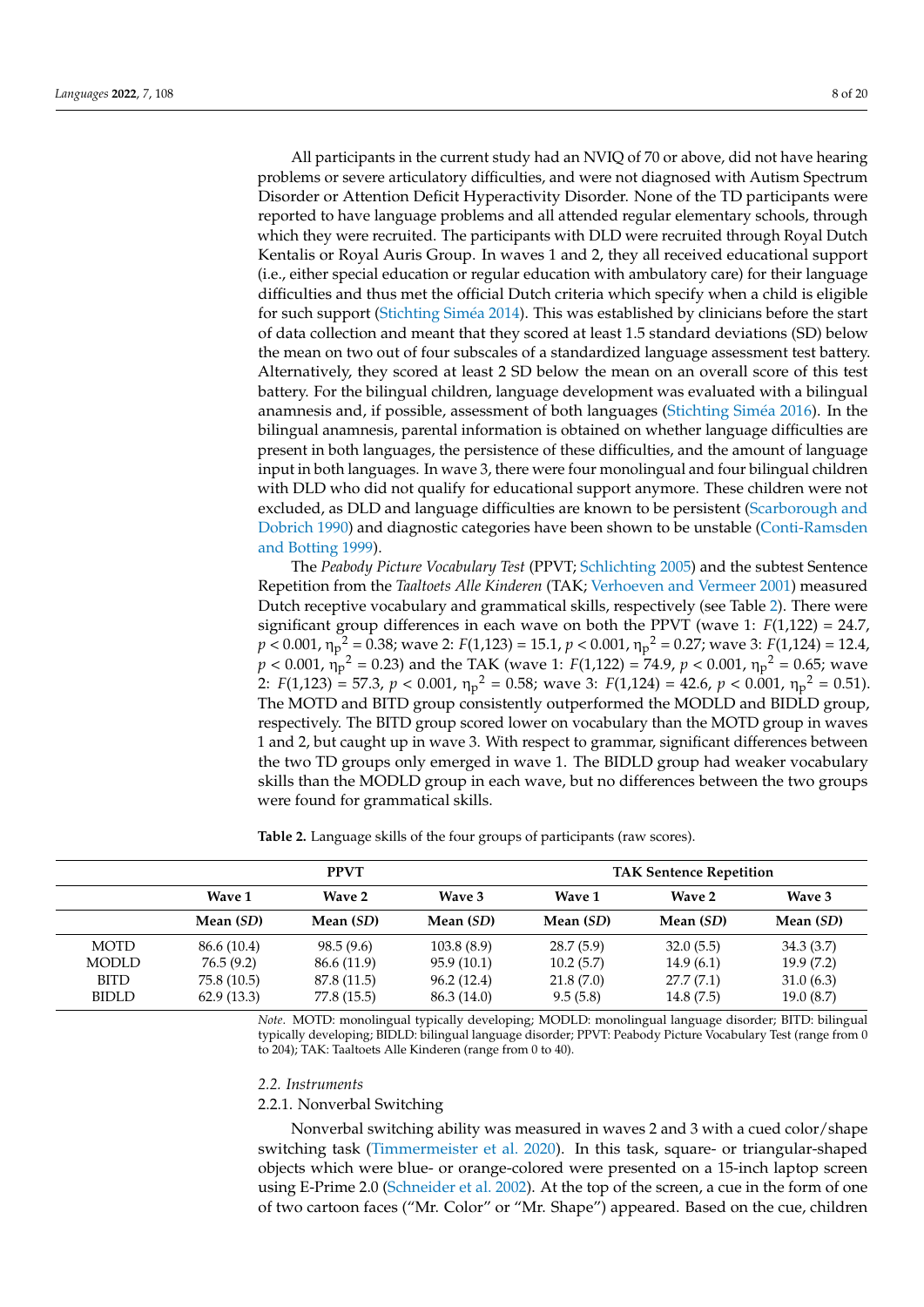had to identify either the color or the shape of the target object. The target object was had to identify either the color or the shape of the target object. The target object was presented in the middle of the screen, preceded by a fixation cross (350 ms) and a blank presented in the middle of the screen, preceded by a fixation cross (350 ms) and a blank space (150 ms). The cue was presented 650 ms before the fixation cross and remained on space (150 ms). The cue was presented 650 ms before the fixation cross and remained on the screen until the end of the trial. A blue square and orange triangle were also present the screen until the end of the trial. A blue square and orange triangle were also present during all trials, on respectively the left and right sides of the bottom of the screen (see during all trials, on respectively the left and right sides of the bottom of the screen (see Figure 1). Children responded by pressing one of the two fixed buttons on the left and Figure [1\)](#page-8-0). Children responded by pressing one of the two fixed buttons on the left and right sides of the keyboard, which corresponded to those two objects. When "Mr. Color" right sides of the keyboard, which corresponded to those two objects. When "Mr. Color" appeared, the left button had to be pressed for blue objects and the right button for orange appeared, the left button had to be pressed for blue objects and the right button for orange objects. When "Mr. Shape" appeared, the left button was for squared objects and the right objects. When "Mr. Shape" appeared, the left button was for squared objects and the right for triangles. Children had a maximum of 7 s to respond to a trial. for triangles. Children had a maximum of 7 s to respond to a trial.

<span id="page-8-0"></span>

**Figure 1.** Example trials of the cued color/shape switching task. Note. The red arrow was **Figure 1.** Example trials of the cued color/shape switching task. Note. The red arrow was presented for the purpose of instruction and was absent during the test phase.

The task started with two single-task blocks, both preceded by a practice phase (5 The task started with two single-task blocks, both preceded by a practice phase (5 items each), in which the cue remained the same and children had to respond to either the color or shape of the target object throughout the block. The order of the two single-task blocks was counterbalanced, with some children starting with color and some children starting with shape. There were 28 trials in each of the two blocks. The single-task blocks were followed by a task-switching block, in which the cues for color and shape changed every two to five trials. The order of the trials was fixed but unpredictable. This block included a practice phase (8 items) and subsequently 56 trials, equally divided between color and shape. Trials in the task-switching block involved a cue switch in 25% of the trials (switch trials). In 75% of the trials in this block, there was no change of cue from color to shape or vice versa (repeat trials).

# 2.2.2. Response Inhibition and Sustained Attention 2.2.2. Response Inhibition and Sustained Attention

Response inhibition and sustained attention were measured in wave 1 with an Response inhibition and sustained attention were measured in wave 1 with an inte-grated auditory and visual Continuous Performance Task (CPT; see [Boerma et al.](#page-16-17) [2017\)](#page-16-17) 2017) using E-Prime 2.0 (Schneider et al. 2002). Children saw (for 167 ms) or heard the using E-Prime 2.0 [\(Schneider et al.](#page-18-24) [2002\)](#page-18-24). Children saw (for 167 ms) or heard the number '1' or the number '2'. In response to the number '1', which was the target stimulus, children were instructed to press the space bar. When hearing or seeing the number  $2'$ , which was the distractor, children had to refrain from responding. The task started with a practice phase in which 10 items were presented visually, followed by 10 items that were presented visually auditorily, and finally 10 items in which the mode of presentation was mixed. The test phase consisted of 168 trials. In the first and third part (impulsivity blocks), the ratio of targets versus distractors was five to one, respectively, whereas this was reversed in the second and fourth part (inattention blocks).

#### *2.3. Procedure*

*2.3. Procedure*  The longitudinal project, within which the data for the current study was collected, was approved by The Standing Ethical Assessment Committee of the the Faculty of Social and Behavioral Sciences at Utrecht University. Parents of participating children signed a written informed consent form. Testing took place in a quiet room at a child's school and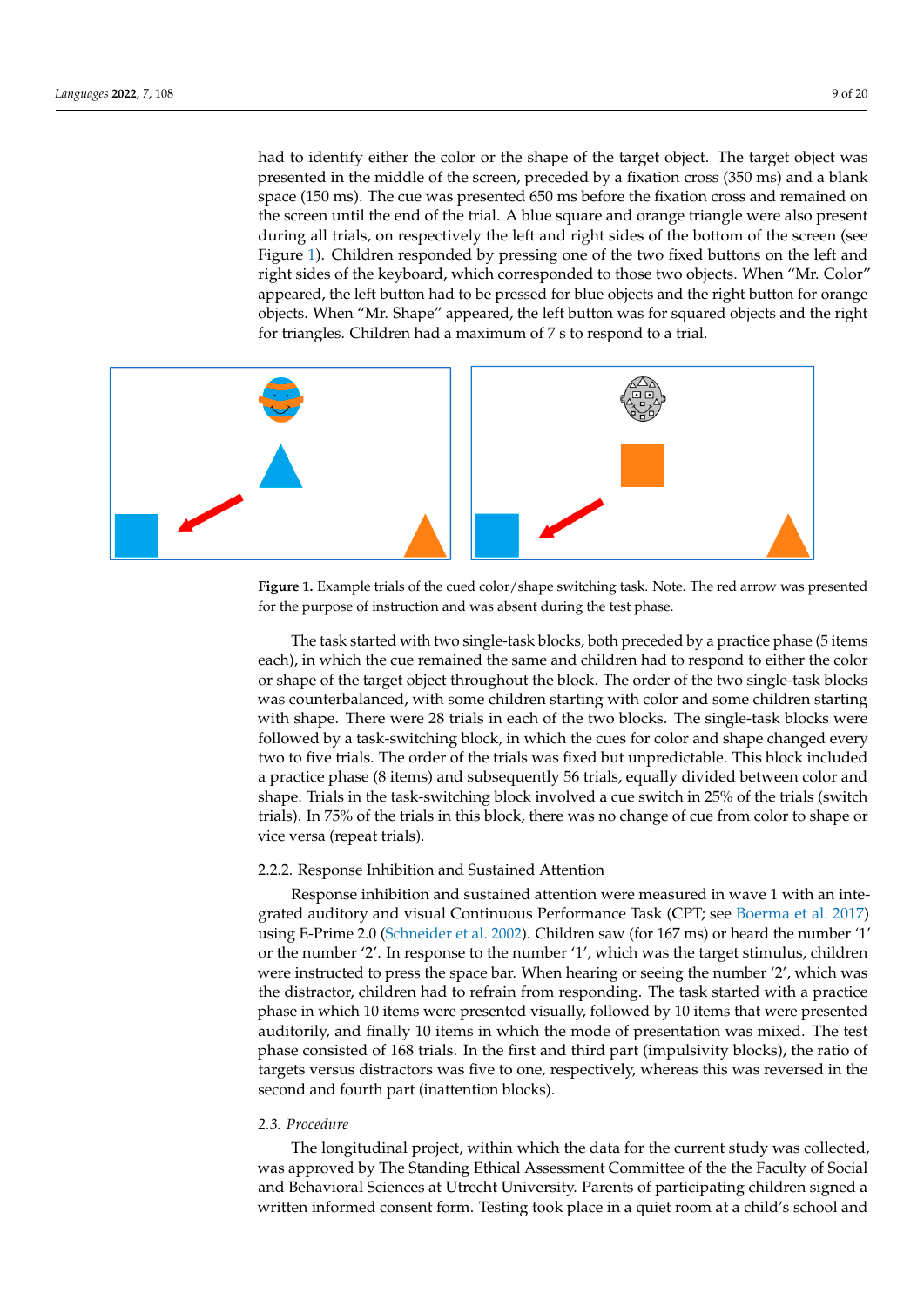was done individually by a trained researcher. Children completed several language and cognitive tasks in two test sessions. Instructions were in Dutch and could be repeated until a child understood the task. The CPT and NVIQ measures were administered in wave 1 and the nonverbal switching task was administered in waves 2 and 3. It was not feasible to administer the CPT and the switching task at all three waves, because the duration of the full test battery would have become too long. Other tasks were assessed at all three waves.

#### *2.4. Data Preparation*

### 2.4.1. Nonverbal Switching

We first looked at children's accuracy scores in the single-task blocks to ensure that children understood the basic instructions, as this is a prerequisite to measuring switching ability. The probability of scoring at least 19 out of the 28 trials correct (i.e., 67.8%) due to chance is smaller than 5% (based on a binomial distribution). This cut-off thus gives us relative certainty that children with a score of at least 19 performed above chance and did not respond randomly. In wave 2, there were 17 children who scored below this cut-off (scoring 18 trials correct or lower) on either the color or shape block or on both, including ten children from the BIDLD group. In wave 3, there were four children who scored below this cut-off, including one child from each of the four groups. Given the large number of children who were not able to accurately complete the single-task blocks in wave 2, we decided to focus on the nonverbal switching data from wave  $3^1$  $3^1$ . In all further analyses, the four children with poor accuracy scores on both or either one of the single-task blocks in wave 3 were excluded.

<span id="page-9-0"></span>*Accuracy*. The first trial of the task-switching block was excluded, as this is not a repeat or a switch trial. Accuracy scores on the single-task blocks (Color: skewness =  $-1.36$ , kurtosis =  $1.34$ ; Shape: skewness =  $-1.07$ , kurtosis =  $0.94$ ; ColorandShape: skewness =  $-1.06$ , kurtosis =  $0.82$ ) and on the repeat trials of the task-switching block (skewness =  $-1.17$ , kurtosis = 0.996) were slightly skewed, which was not improved by transformation. Nonparametric test results confirmed parametric tests, which is why only the latter are reported. There were no significant differences between accuracy scores on the single-task blocks for color and shape, as indicated by a mixed ANOVA with Condition (color/shape) as within-subjects factor and Group as between-subjects factor. Results showed no significant effect of Condition (*F*(1,120) = 0.20,  $p = 0.65$ ,  $\eta_p^2 = 0.00$ ), Group (*F*(3,120) = 1.33,  $p = 0.27$ , η<sub>p</sub><sup>2</sup> = 0.03), nor interaction effect (*F*(3,120) = 1.30, *p* = 0.28, η<sub>p</sub><sup>2</sup> = 0.03). This gives reason to pool the color and shape conditions in the accuracy analyses of the task-switching block.

*Reaction times*. Mean reaction times (RT) were calculated using accurate responses and, like accuracy, the first trial of the task-switching block was excluded. Moreover, responses below 200 ms and responses of more than three SD above a child's mean RT were excluded. Together, this meant that we excluded 15.9% of the data for the RT analyses (of which 13.7% were incorrect responses). All reaction time outcome measures were logtransformed, resulting in normally distributed variables, and logtransformed variables were used in the analyses. There were no significant differences between RTs in the single-task blocks for color and shape, as indicated by a mixed ANOVA with Condition as the within-subjects factor and Group as the between-subjects factor. Results showed no significant effect of Condition (*F*(1,120) = 2.09, *p* = 0.15,  $\eta_p^2$  = 0.02), Group (*F*(3,120) = 1.11, *p* = 0.35,  $\eta_p^2$  = 0.03), nor interaction effect ( $F(3,120) = 0.974$ ,  $p = 0.41$ ,  $\eta_p^2 = 0.02$ ). We therefore pooled the color and shape conditions in the RT analyses of the task-switching block.

#### 2.4.2. Response Inhibition and Sustained Attention

Response inhibition was indexed by the number of false alarms in response to distractors on the CPT. Sustained attention was measured with the number of hits in response to target stimuli on the CPT. Accurate responses to targets with an RT below 100 ms were not included (<1% of all trials). The number of false alarms in the impulsivity blocks was strongly correlated with the overall number of false alarms (*r* = 0.75, *p* < 0.001). Similarly, the number of hits in the inattention blocks was strongly correlated with the overall number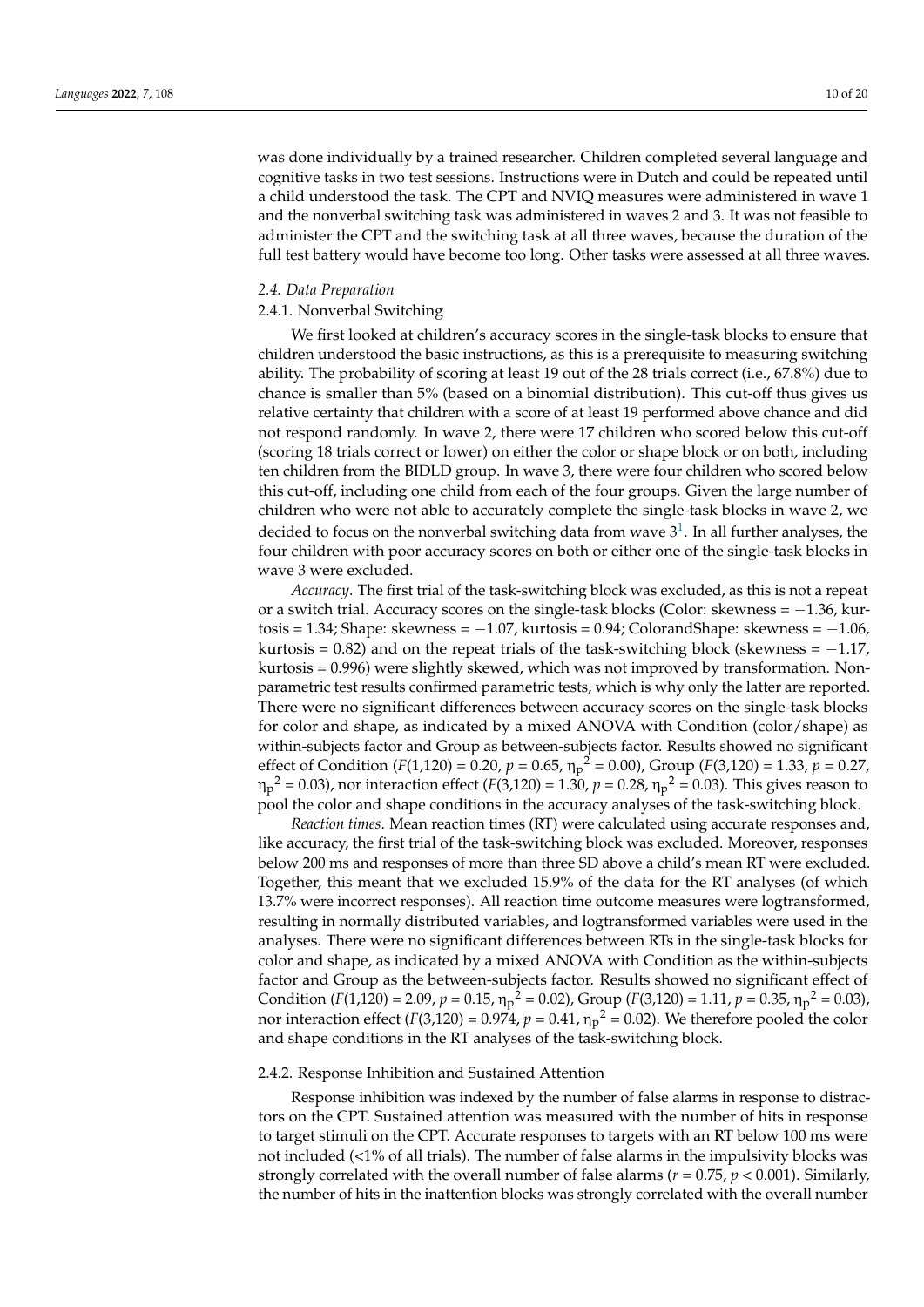of hits ( $r = 0.82$ ,  $p < 0.001$ ). We therefore used the overall number of false alarms and hits as outcome measures, as these are based on a larger number of trials and are more robust. The number of false alarms and the number of hits were not significantly correlated (*r* = −0.17,  $p = 0.06$ ), and were thus considered to underlie separate cognitive processes.

#### *2.5. Data Analysis*

All statistical analyses were done with SPSS 24 [\(IBM Corp](#page-17-25) [2016\)](#page-17-25). The first analyses corresponded to the first aim of the study, investigating the effects of DLD and bilingualism on nonverbal switching ability. In line with previous research, we analyzed mixing costs and switching costs in both accuracy and RT (for similar analyses, see [Prior and MacWhinney](#page-18-4) [2010\)](#page-18-4). To analyze mixing costs, we ran a mixed ANOVA with accuracy scores and a similar model with RTs as the dependent variable. We investigated whether the groups of children responded differently to trials in the single-task blocks in comparison with repeat trials. Trial (trials in single-task blocks/repeat trials in task-switching block) was entered as the within-subjects factor and Language Group (monolingual/bilingual) and Impairment Status (TD/DLD) as between-subjects factors. The same was done to analyze switching costs, with the exception that the within-subjects factor Trial now included a comparison between the switch and repeat trials in the task-switching block. Analyses were subsequently conducted with NVIQ and SES as covariates. Moreover, we also ran the RT analyses only including the children who performed above chance in the task-switching block (scoring more than 34 of 56 trials correct; 60.7%).

In case of significant effects, we subsequently conducted mediation analyses to investigate the role of response inhibition (number of false alarms to distractor) and sustained attention (number of hits to target) in explaining the relation between Language Group/Impairment Status and switching. This corresponds to the second aim of the current study. The PROCESS macro for SPSS of [Hayes](#page-17-26) [\(2017\)](#page-17-26) was used for this purpose. One requirement of this mediation analysis is temporal precedence from the independent variable  $(X)$  to the mediator  $(M)$  to the dependent variable  $(Y)$ . This requirement was met, since group distinction (X) was formed before the assessment of response inhibition and sustained attention (M) which were, in turn, assessed prior to the evaluation of switching ability  $(Y)$ . To determine whether the effect of  $X$  on  $Y$  is significantly reduced due to M (i.e., the indirect or mediation effect), bootstrapped tests (5.000—bias-corrected) and confidence intervals were used, as these are more reliable than *p*-values. Meaningful mediation is assumed if zero is not included in the confidence intervals of the indirect effects.

#### **3. Results**

Tables [3](#page-10-0) and [4](#page-11-0) present the mean accuracy scores and reaction times, respectively, of the four groups of children on the single-task blocks (color/shape), on the repeat trials of the task-switching block, and on the switch trials of the task-switching block.

|              |    |                    |            | <b>Task-Switching Block</b> |              |                      |            |  |
|--------------|----|--------------------|------------|-----------------------------|--------------|----------------------|------------|--|
|              |    | Single-Task Blocks |            | <b>Repeat Trials</b>        |              | <b>Switch Trials</b> |            |  |
|              | N  | Mean (SD)          | Range      | Mean (SD)                   | <b>Range</b> | Mean (SD)            | Range      |  |
| <b>MOTD</b>  | 31 | 94.5(4.8)          | 84–100     | 85.8 (10.0)                 | $53 - 100$   | 77.8 (16.8)          | $31 - 100$ |  |
| <b>MODLD</b> | 31 | 93.3(5.7)          | 80–100     | 77.3 (16.2)                 | $43 - 100$   | 70.8 (14.2)          | $38 - 100$ |  |
| <b>BITD</b>  | 31 | 91.6(6.0)          | 79–100     | 85.1 (10.0)                 | 58-100       | 72.4 (11.7)          | 44-94      |  |
| <b>BIDLD</b> | 31 | 93.4 (6.8)         | $71 - 100$ | 78.5 (17.4)                 | $38 - 100$   | 69.2(15.7)           | $38 - 94$  |  |

<span id="page-10-0"></span>**Table 3.** Mean % accuracy scores of the four groups of children.

*Note*. Four children (one from each group) were excluded based on low accuracy scores on one or both singletask blocks.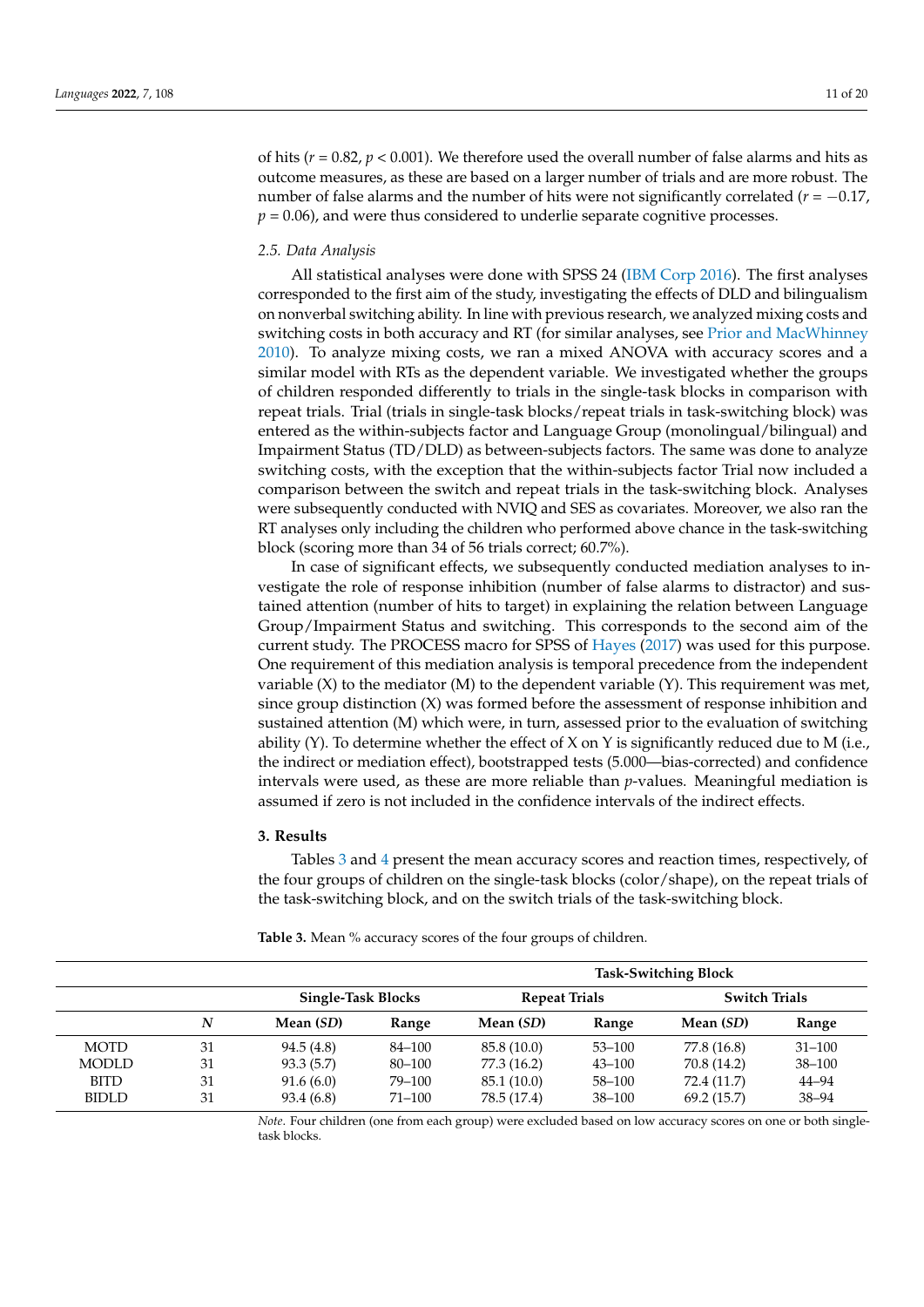|              |    |                           |          | <b>Task-Switching Block</b> |          |                      |          |  |
|--------------|----|---------------------------|----------|-----------------------------|----------|----------------------|----------|--|
|              |    | <b>Single-Task Blocks</b> |          | <b>Repeat Trials</b>        |          | <b>Switch Trials</b> |          |  |
|              | N  | Mean (SD)                 | Range    | Mean (SD)                   | Range    | Mean (SD)            | Range    |  |
| <b>MOTD</b>  | 31 | 805.7 (354.4)             | 555-1651 | 1179.7 (374.8)              | 614-2719 | 1330.6 (354.4)       | 836–2484 |  |
| <b>MODLD</b> | 31 | 822.8 (210.9)             | 543-1514 | 1233.4 (332.8)              | 693-1904 | 1572.7 (435.1)       | 649–2805 |  |
| <b>BITD</b>  | 31 | 784.2 (207.5)             | 432-1170 | 1244.3 (367.1)              | 547-2043 | 1560.5 (525.6)       | 744-2884 |  |
| <b>BIDLD</b> | 31 | 881.1 (241.7)             | 544-1463 | 1361.5 (395.5)              | 756–2143 | 1705.8 (498.2)       | 597-2954 |  |

<span id="page-11-0"></span>**Table 4.** Reaction times (in milliseconds) of the four groups of children.

*Note*. Four children (one from each group) were excluded based on low accuracy scores on one or both singletask blocks.

# *3.1. Mixing Costs: Effects of DLD and Bilingualism*

#### 3.1.1. Accuracy

Results showed a significant effect of Trial  $(F(1,120) = 107.34, p < 0.001, \eta_p^2 = 0.47)$ . Accuracy scores on the trials in the single-task blocks were significantly higher than scores on the repeat trials in the task-switching block. There was also a significant effect of Impairment Status ( $F(1,120) = 5.48$ ,  $p = 0.021$ ,  $\eta_p^2 = 0.04$ ), showing that children with DLD scored lower than TD children. The main effect of Language Group was not significant  $(F(1,120) = 0.14, p = 0.71, \eta_p^2 = 0.00)$ . Furthermore, there was a significant interaction effect of Trial\*Impairment Status ( $F(1,120) = 12.38$ ,  $p = 0.001$ ,  $\eta_p^2 = 0.09$ ), indicating that the effect of Trial type on children's accuracy scores was different for the TD group in comparison with the DLD group. Other interaction effects were not significant (Language Group\*Impairment Status: *F*(1,120) = 0.65, *p* = 0.42, η<sup>p</sup> <sup>2</sup> = 0.01; Trial\*Language Group: *F*(1,120) = 0.60, *p* = 0.44, ηp <sup>2</sup> = 0.01; Trial\*Impairment Status\*Language Group: *F*(1,120) = 0.05, *p* = 0.83, η<sup>p</sup> <sup>2</sup> = 0.00). The results did not change when controlling for SES and NVIQ, with NVIQ being a significant covariate and SES not.

We conducted two univariate ANOVAs to unpack the significant interaction between Impairment Status and Trial. The first analysis with accuracy scores on trials in the singletask blocks as the dependent variable and Impairment Status as the fixed factor showed that there was no difference between children with DLD and TD children  $(F(1,122) = 0.07$ ,  $p = 0.79$ ,  $\eta_p^2 = 0.00$ ). The second analysis did reveal a significant effect (*F*(1,122) = 9.3,  $p = 0.003$ ,  $\eta_p^2 = 0.07$ ), indicating that children with DLD scored significantly lower on the repeat trials of the task-switching block than TD children. The results did not change when controlling for SES and NVIQ, with NVIQ being a significant covariate and SES not.

#### 3.1.2. Reaction Times

Results showed a significant effect of Trial  $(F(1,120) = 383.4, p < 0.001, \eta_p^2 = 0.76)$ . RTs on the trials in the single-task blocks were significantly lower than RTs on the repeat trials in the task-switching block. Other effects were not significant (Impairment Status  $(F(1,120) = 2.58, p = 0.11, \eta_p^2 = 0.02$ ; Language Group:  $F(1,120) = 0.95, p = 0.33, \eta_p^2 = 0.01$ ; Language Group\*Impairment Status: *F*(1,120) = 0.61, *p* = 0.44, η<sub>p</sub><sup>2</sup> = 0.01; Trial\*Impairment Status: *F*(1,120) = 0.00, *p* = 0.97, η<sup>p</sup> <sup>2</sup> = 0.00; Trial\*Language Group (*F*(1,120) = 1.66, *p* = 0.20, ηp <sup>2</sup> = 0.01); Trial\*Impairment Status\*Language Group: *F*(1,120) = 0.34, *p* = 0.56, η<sup>p</sup> <sup>2</sup> = 0.00). The RTs of the groups of children were thus not differently affected by the two types of trials. The results did not change when controlling for SES and NVIQ. Neither NVIQ nor SES were significant covariates. When excluding children with low accuracy scores in the task-switching block (below 60.7% correct; 1 MOTD, 6 MODLD, 1 BITD, 5 BIDLD) and controlling for NVIQ and SES, the main effect of Impairment Status became significant  $(F(1,105) = 4.07, p = 0.046, \eta_p^2 = 0.04$ . Children with DLD responded slower than TD children. Other results, including the absence of an interaction between Trial and Impairment Status, remained similar.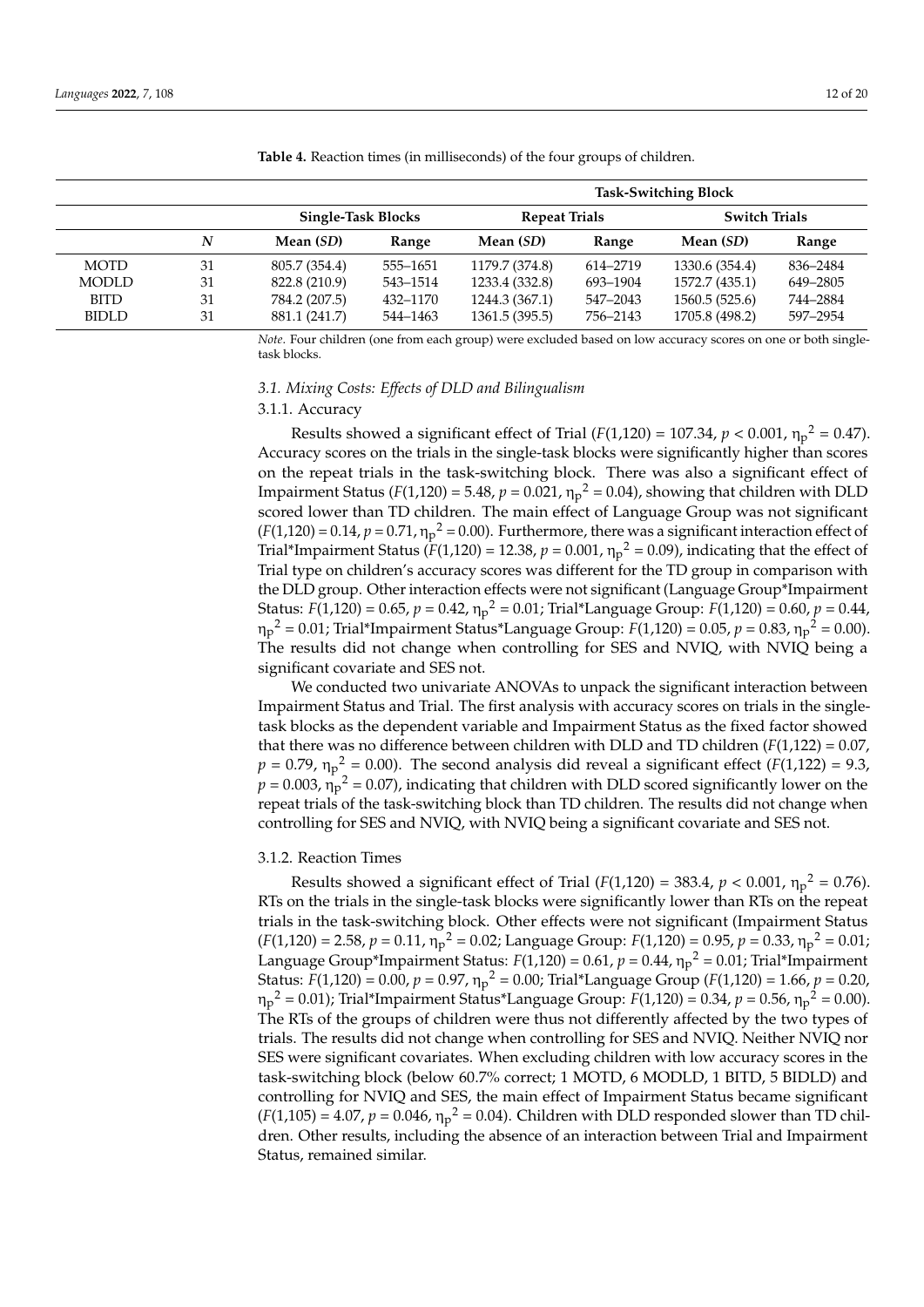# *3.2. Switching Costs: Effects of DLD and Bilingualism*

# 3.2.1. Accuracy

Results showed a significant effect of Trial  $(F(1,120) = 56.96, p < 0.001, \eta_p^2 = 0.32)$ and Impairment Status ( $F(1,120) = 7.84$ ,  $p = 0.006$ ,  $\eta_p^2 = 0.06$ ). Accuracy scores on repeat trials were significantly higher than scores on switch trials, and children with DLD had lower accuracy scores than TD children. Other effects were not significant (Language Group: *F*(1,120) = 0.51, *p* = 0.48, η<sup>p</sup> <sup>2</sup> = 0.00; Language Group\*Impairment Status:  $F(1,120) = 0.42$ ,  $p = 0.52$ ,  $\eta_p^2 = 0.00$ ; Trial\*Impairment Status:  $F(1,120) = 0.99$ ,  $p = 0.32$ , η<sub>p</sub><sup>2</sup> = 0.01; Trial\*Language Group: *F*(1,120) = 2.48*, p* = 0.12*,* η<sub>p</sub><sup>2</sup> = 0.02; Trial\*Impairment Status\*Language Group:  $F(1,120) = 0.14$ ,  $p = 0.71$ ,  $\eta_p^2 = 0.00$ ). This means that the accuracy scores of the groups of children were not differently affected by the two types of trials. The results did not change when controlling for SES and NVIQ, with NVIQ being a significant covariate and SES not.

### 3.2.2. Reaction Times

Results showed a significant effect of Trial  $(F(1,120) = 88.76, p < 0.001, \eta_p^2 = 0.43)$ . RTs on repeat trials were significantly lower than RTs on switch trials. There was also a significant effect of Impairment Status ( $F(1,120) = 4.42$ ,  $p = 0.04$ ,  $\eta_p^2 = 0.04$ ), showing that children with DLD responded slower than TD children. Other effects were not significant (Language Group:  $F(1,120) = 3.39$ ,  $p = 0.07$ ,  $\eta_p^2 = 0.03$ ; Language Group\*Impairment Status:  $F(1,120) = 0.01$ ,  $p = 0.93$ ,  $\eta_p^2 = 0.00$ ; Trial\*Impairment Status:  $F(1,120) = 1.92$ ,  $p = 0.17$ , η<sub>p</sub><sup>2</sup> = 0.02; Trial\*Language Group: *F*(1,120) = 0.73, *p* = 0.39, η<sub>p</sub><sup>2</sup> = 0.01; Trial\*Impairment Status\*Language Group:  $F(1,120) = 1.48$ ,  $p = 0.23$ ,  $\eta_p^2 = 0.01$ ). The RTs of the groups of children were thus not differently affected by the two types of trials. The results did not change when controlling for SES and NVIQ. Neither NVIQ nor SES were significant covariates. When excluding children with low accuracy scores in the task-switching block (below 60,7% correct; 1 MOTD, 6 MODLD, 1 BITD, 5 BIDLD), the main effect of Language Group became significant ( $F(1,120) = 4.98$ ,  $p = 0.03$ ,  $\eta_p^2 = 0.04$ ), but this significant effect disappeared when controlling for NVIQ and SES ( $F(1,120) = 3.35$ ,  $p = 0.07$ ,  $\eta_p^2 = 0.03$ ). Other results remained similar.

#### *3.3. Mediation Effects: Mixing Costs*

To understand the higher mixing costs of children with DLD, we conducted a mediation analysis. We first examined the correlations between mixing costs (i.e., accuracy scores on the repeat trials of the task-switching block minus accuracy scores on the single-task blocks) and the number of false alarms and number of hits on the CPT, respectively measuring response inhibition and sustained attention. Mixing costs were significantly related to both response inhibition ( $r = 0.27$ ,  $p = 0.002$ ) and sustained attention ( $r = -0.33$ ,  $p < 0.001$ ). Subsequently, we investigated relationships between Impairment Status (X), mixing costs (Y), and the mediators response inhibition and sustained attention (M).

Figure [2](#page-13-0) presents the results of the mediation analysis. The results indicate that response inhibition and sustained attention mediated the effect of Impairment Status on mixing costs. The effect of Impairment Status on mixing costs did not remain significant when response inhibition and sustained attention were controlled for. The indirect effect of Impairment Status on mixing costs through both mediators accounts for 45.9% of the total effect of this relation. The results of the individual mediators show that the index of mediation (the standardized indirect effect) was larger for sustained attention (β = 0.20, 95% CI [0.01, 0.44]) than response inhibition (β = 0.08, 95% CI [-0.001, 0.22]). Only sustained attention showed a meaningful mediation effect (next to the total mediation effect of the two mediators together).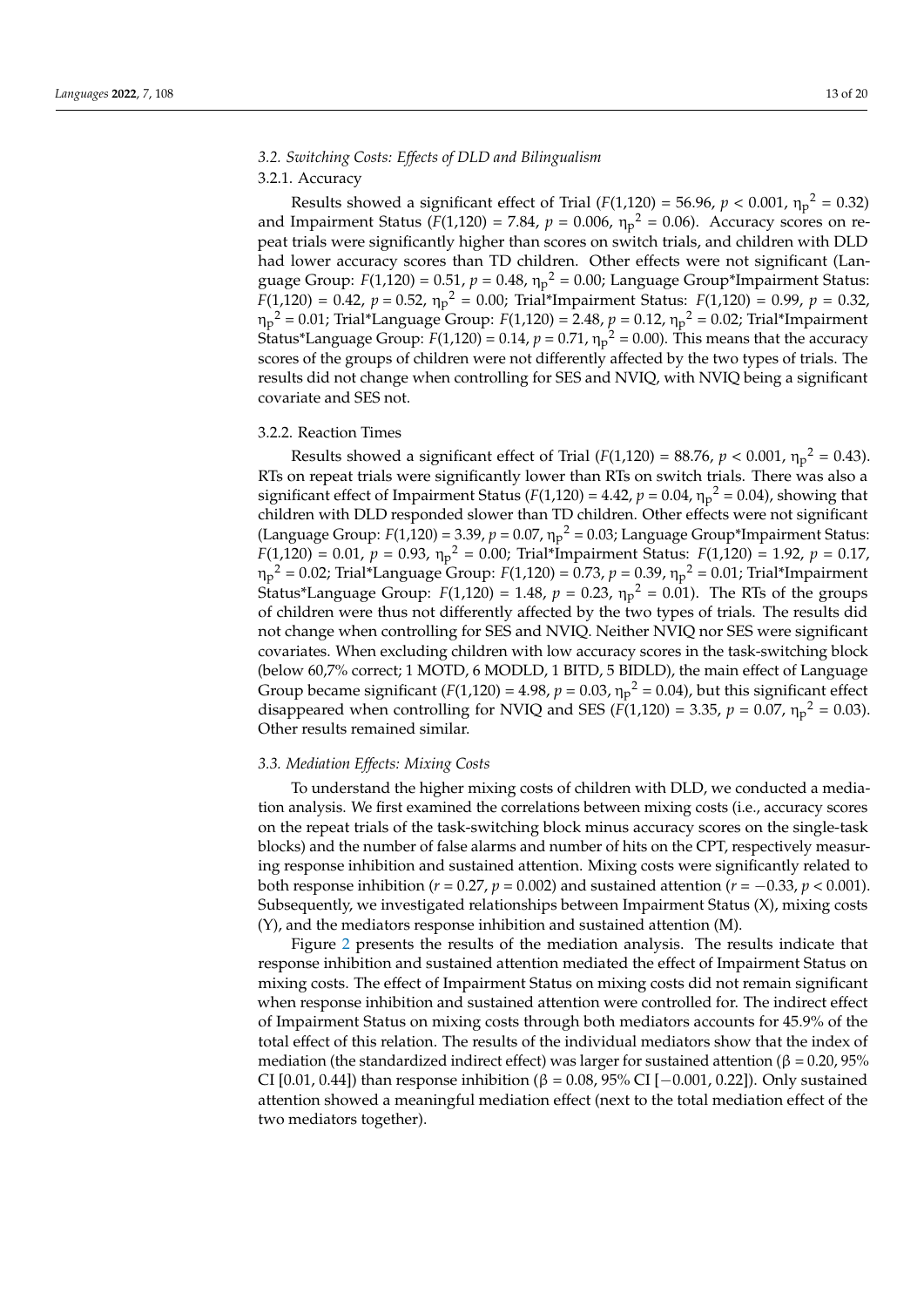<span id="page-13-0"></span>

Figure 2. Mediation model. CI: Confidence Interval; \*:  $p < 0.05$ ; meaningful mediation effects are in boldface. The total effect is the effect of Impairment Status  $(X)$  on Mixing costs  $(Y)$ , excluding Response inhibition/Sustained attention (M). The direct effect is the effect of Impairment Status (X) Response inhibition/Sustained attention (M). The direct effect is the effect of Impairment Status (X) on Mixing costs (Y), controlling for Response inhibition/Sustained attention (M). The indirect effect is the effect of Impairment Status  $(X)$  on Mixing costs  $(Y)$  through Response inhibition/Sustained attention (M).

# **4. Discussion 4. Discussion**

While bilingualism is associated with enhanced switching skills, having a developmenlanguage disorder (DLD) may negatively impact switching ability. However, previous tal language disorder (DLD) may negatively impact switching ability. However, previous work on bilingualism and/or DLD in relation to switching has revealed mixed results. work on bilingualism and/or DLD in relation to switching has revealed mixed results. Furthermore, the fields of bilingualism and DLD have largely operated separately, and it Furthermore, the fields of bilingualism and DLD have largely operated separately, and it is thus unknown if and how switching ability is affected by the interaction of the two. In the present study, we first aimed to investigate not only the independent effects of bilingualism and DLD on nonverbal switching ability but also the interaction effect. Second, we aimed to elucidate the origin of (potential) strong or poor performance on a nonverbal switching task of, respectively, bilingual children and children with DLD. We adopted a four-group design to study children's nonverbal switching ability and used a longitudinal approach to investigate whether sustained attention and response inhibition skills mediated the possible effects of bilingualism and/or DLD on switching ability.

Our findings provide clear evidence for overall performance costs associated with Our findings provide clear evidence for overall performance costs associated with switching on our cued color–shape switching task. However, these performance costs switching on our cued color–shape switching task. However, these performance costs were not found to be different for monolingual and bilingual children, irrespective of whether NVIQ and SES were statistically controlled for. While this corresponds to other studies that did not find evidence for a bilingual benefit on switching [\(Paap et al.](#page-18-5) [2017;](#page-18-5) [Timmermeister](#page-18-6) [et al.](#page-18-6) [2020\)](#page-18-6) and on EF in general [\(de Bruin et al.](#page-17-15) [2015;](#page-17-15) [Duñabeitia et al.](#page-17-16) [2014;](#page-17-16) [Gathercole](#page-17-17) [et al.](#page-17-17) [2014\)](#page-17-17), it is not in line with our hypothesis based on previous work which supported a bilingual switching advantage (for a meta-analysis on child studies, see [Gunnerud et al.](#page-17-5) [2020\)](#page-17-5). It hereby adds to the body of research that questions the robustness of such an advantage [\(Paap et al.](#page-18-25) [2018;](#page-18-25) [Poarch and Krott](#page-18-7) [2019\)](#page-18-7). Even between the studies using a similar task-switching paradigm with children of comparable ages, mixed findings are observed, in favor of [\(Antoniou et al.](#page-16-14) [2016;](#page-16-14) [Barac and Bialystok](#page-16-4) [2012\)](#page-16-4) and against a positive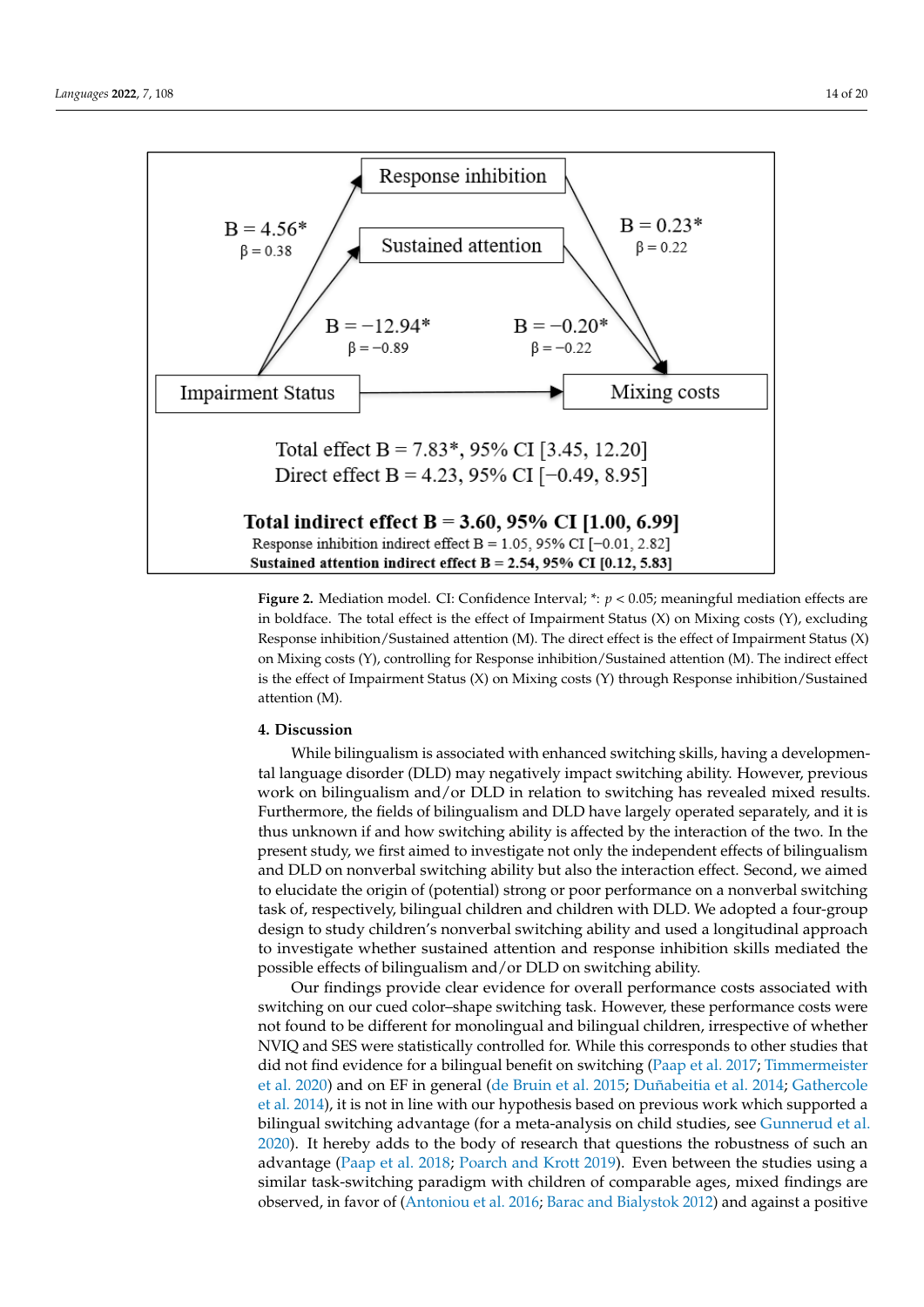bilingual effect [\(Timmermeister et al.](#page-18-6) [2020;](#page-18-6) the present study). Unlike [Antoniou et al.](#page-16-14) [\(2016\)](#page-16-14), we did not control for language ability, which could thus be a factor in explaining the different findings. However, [Barac and Bialystok](#page-16-4) [\(2012\)](#page-16-4) did not control for language ability either, while Timmermeister and colleagues did, suggesting that other factors play a role in moderating the bilingual switching advantage (for a review on moderating factors of EF in general, see [Marton](#page-18-26) [2016\)](#page-18-26). It was beyond the scope of the current study to investigate such factors, but future work, both in the context of typical development as well as in the context of developmental disabilities, is recommended to do so to offer more clarity on the nature, breadth, and relevancy of cognitive advantages of bilingualism. Such research could consider the impact of home language maintenance and proficiency, as well as the relative balance between both languages and switching frequency (see, e.g., [Kuzyk et al.](#page-17-27) [2020;](#page-17-27) [Verhagen et al.](#page-18-27) [2020\)](#page-18-27).

Our findings, furthermore, demonstrated higher mixing costs for children with DLD than for TD children. Children with DLD had lower accuracy scores on repeat trials of the task-switching block than TD children, whereas there were no differences between the groups on trials in the single-task blocks. No differences between the groups emerged in terms of switching costs. The higher mixing costs confirm earlier meta-analytical findings of poorer switching ability of children with DLD [\(Aljahlan and Spaulding](#page-16-3) [2021;](#page-16-3) [Pauls](#page-18-3) [and Archibald](#page-18-3) [2016\)](#page-18-3) and thereby correspond to our hypothesis. Moreover, this finding highlights the view that problems of children with DLD extend beyond the linguistic domain [\(Botting and Marshall](#page-16-15) [2017;](#page-16-15) [Kapa and Plante](#page-17-4) [2015\)](#page-17-4). We did not find any interactions between bilingualism and DLD in our task-switching paradigm. Thus, bilingualism did not differently affect the switching skills of children with and without DLD, and DLD did not have a differential impact on monolinguals and bilinguals. As the first investigation of this interaction in the domain of switching, the current study supports results from previous work on other EF components (see [Boerma and Blom](#page-16-18) [2020\)](#page-16-18) and attention skills [\(Ebert et al.](#page-17-9) [2019\)](#page-17-9).

Next to studying both the independent and interaction effects of bilingualism and DLD on nonverbal switching performance, the present study explored what could be driving the observed group effects. We performed a mediation analysis with response inhibition and sustained attention skills as mediators to further elucidate the higher mixing costs of the children with DLD on the nonverbal switching task. Response inhibition and sustained attention accounted for more than 45% of the relation between DLD and mixing costs. This finding supports our expectations and previous work which considers switching to be a complex EF component that builds on lower-level cognitive processes, such as response inhibition and sustained attention [\(Dajani and Uddin](#page-16-8) [2015;](#page-16-8) [Garon et al.](#page-17-8) [2008\)](#page-17-8).

Comparing the individual mediators, we found that the effect of DLD on mixing costs was particularly driven by children's ability to sustain their attention. This agrees with our predictions based on [Braver et al.](#page-16-10) [\(2003\)](#page-16-10), as mixing costs are thought to reflect the ability to maintain one's attention to keep multiple tasks active. Response inhibition was thought to more strongly reflect switching costs [\(Druey and Hübner](#page-17-12) [2008;](#page-17-12) [Vandierendonck et al.](#page-18-10) [2010\)](#page-18-10). Although response inhibition is also weak in children with DLD, sustained attention deficits may be more severe [\(Kapa et al.](#page-17-10) [2017\)](#page-17-10), possibly explaining why children with DLD were found to have higher mixing costs than TD children while switching costs were not different between the groups. In addition, the important role of sustained attention in our data substantiates the hypothesis that attention processes are the foundation for more complex EF skills [\(Garon et al.](#page-17-8) [2008\)](#page-17-8), such as switching, and suggests cascading effects for children with poorly developed attention skills, such as children with DLD. These cascading effects have previously been shown to affect the language skills of children with DLD [\(Boerma et al.](#page-16-17) [2017;](#page-16-17) [Blom and Boerma](#page-16-21) [2016\)](#page-16-21), and are now also shown to be implicated in their EF development.

These findings were observed in an experimental setting, and it is important to consider what their implications may be for the daily lives of children with DLD. We showed that it is not necessarily problematic for children with DLD to frequently switch between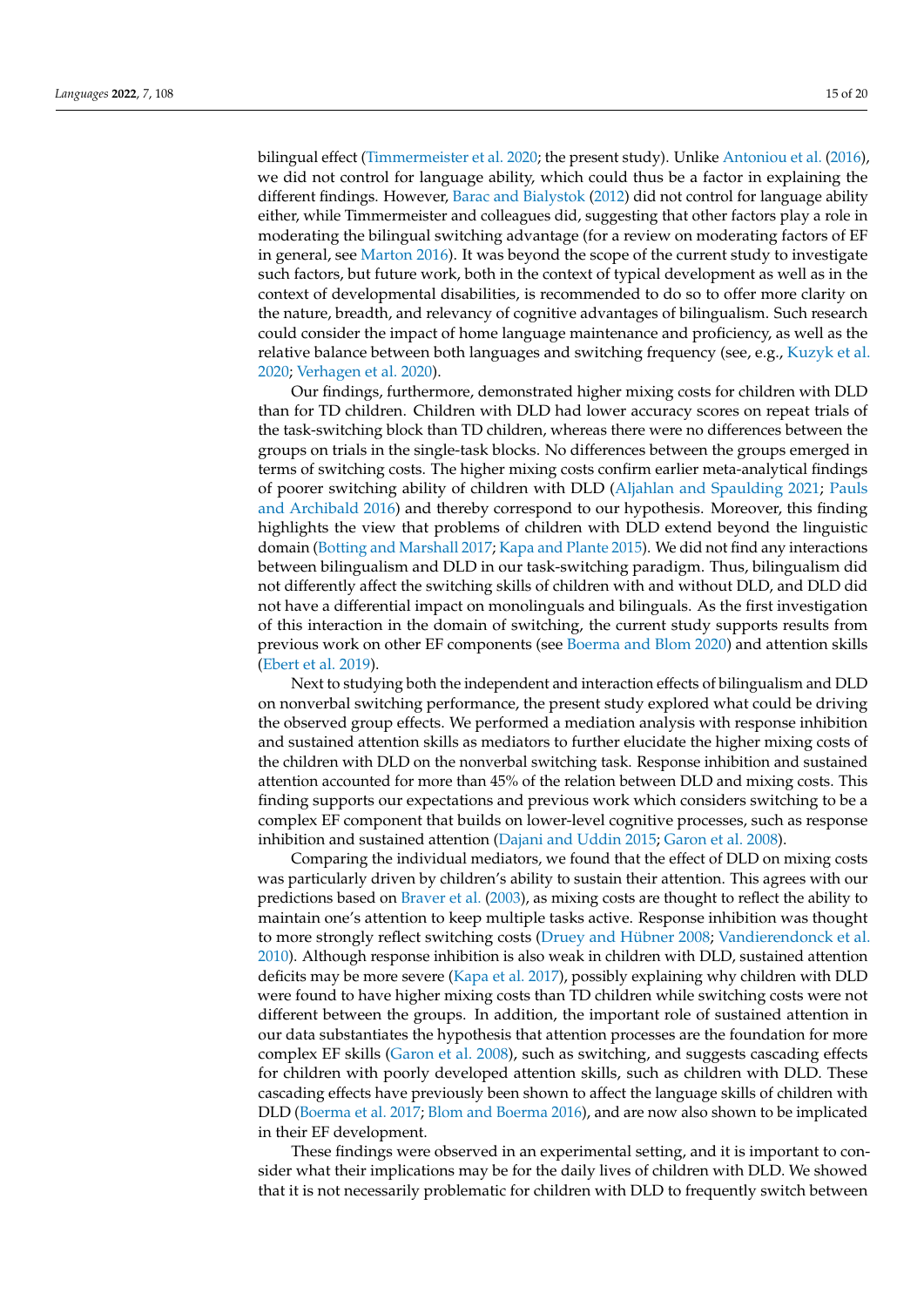tasks, as reflected by their switching costs, which were not different from TD children. Instead, it seems particularly difficult for children with DLD to maintain their attention on multiple tasks and thereby accurately satisfy these tasks' goals, as reflected by the relatively high mixing costs. It can be hypothesized that this difficulty affects, for example, academic achievement, including reading development. When learning to read, a child needs to be able to sustain his/her attention on both the phonological form of the word or text as well as on the meaning. Indeed, previous studies indicate that switching ability is implicated in literacy [\(Lubin et al.](#page-17-28) [2016;](#page-17-28) [Yeniad et al.](#page-19-2) [2013\)](#page-19-2), although this has not yet been confirmed in children with DLD. Future studies are needed to translate findings from experimental EF tasks to the real-life challenges, such as learning to read, of children with DLD. Moreover, these studies could investigate the relations with real-life language switching experience in bilinguals, both in terms of addressing speakers of different languages as well as codeswitching among other bilingual speakers, and nonverbal switching ability as measured by an experimental task (see, e.g., [Hartanto and Yang](#page-17-29) [2020\)](#page-17-29). Such experience may be an important factor in explaining variability in nonverbal switching ability and, in turn, in explaining the presence or absence of a bilingual advantage.

In addition, future research is necessary to learn more about the development of switching ability in children with DLD. The current study was longitudinal, which enabled us to better understand the causal mechanisms of poor switching ability, but we could only use our switching data from one time point when children were 7 to 8 years old. One year earlier, the switching task was still too complex for many children, especially for the children with DLD. While this is in and of itself informative, as other studies with only TD children were able to use data from 6-year-old children with a similar task-switching paradigm [\(Barac and Bialystok](#page-16-4) [2012\)](#page-16-4), it did not allow us to measure switching ability at this younger age nor switching development over time. Additionally, the complexity of the task complicated our analyses with reaction times, as a relatively large proportion of data points (i.e., incorrect responses) had to be excluded. Future longitudinal work with children with DLD needs to take into account that, particularly when tapping into such complex skills as switching, tasks should be age-appropriate for all participants, including the children with DLD. Moreover, in work with older children, the inclusion of more trials in the switching task could be considered to increase reliability.

In conclusion, our findings do not point to performance differences between monolingual and bilingual children on a nonverbal cued switching task and indicate that the effect of bilingualism on nonverbal switching is not different for children with and without DLD. The absence of a bilingual advantage in the current study is in line with previous work which indicates that such advantages are not robust and may depend on many moderating factors. Future research is necessary to study such factors, also in the context of developmental disabilities. Additionally, our findings show that the presence of two different tasks resulted in higher performance costs for children with DLD, either monolingual or bilingual, relative to TD children. Sustained attention was a driving factor behind this effect of DLD. These results strengthen the view that attention processes are essential for the development of complex skills, such as switching, and further highlight the importance of sustained attention in the development of children with DLD.

**Author Contributions:** Conceptualization, T.B., M.v.W. and E.B.; formal analysis, T.B.; funding acquisition, E.B.; investigation, T.B.; methodology, T.B. and E.B.; supervision, E.B.; writing—original draft, T.B. and M.v.W.; writing—review and editing, T.B., M.v.W. and E.B. All authors have read and agreed to the published version of the manuscript.

**Funding:** This research is funded by a VIDI-grant awarded to Elma Blom by the Netherlands Organization for Scientific Research (NWO; grant number 016.124.369).

**Institutional Review Board Statement:** The study was conducted according to the guidelines of the Declaration of Helsinki, and approved by the Standing Ethical Assessment Committee of the Faculty of Social and Behavioral Sciences at Utrecht University (date of approval: 16 April 2013).

**Informed Consent Statement:** Informed consent was obtained from all subjects involved in the study.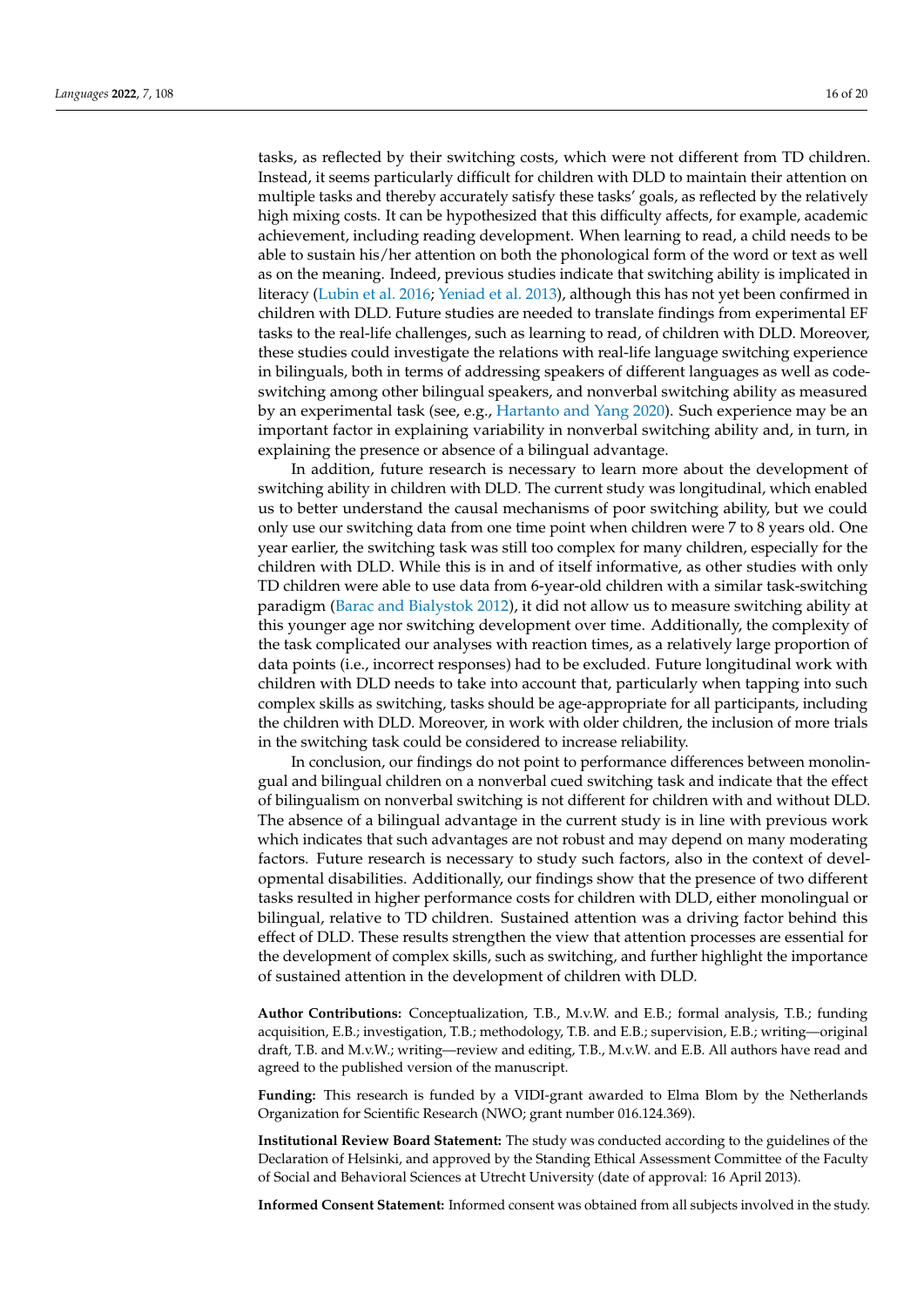**Data Availability Statement:** The data presented in this study are available on request from the corresponding author. The data are not publicly available due to consent restrictions.

**Acknowledgments:** This work is part of the research program 'Cognitive development in the context of emerging bilingualism: Cultural minority children in the Netherlands'. We thank Mona Timmermeister for designing the switching task. We are grateful for the participation of all children, parents, and schools.

**Conflicts of Interest:** The authors declare no conflict of interest.

#### **Notes**

<span id="page-16-20"></span><sup>[1](#page-9-0)</sup> We explored the possibility of comparing the first single-task block with the second single-task block in wave 2. This still required the exclusion of 10 children. The results showed that the groups of children were not differently affected by the shift from the first to the second single-task block.

#### **References**

- <span id="page-16-12"></span>Adesope, Olusola O., Tracy Lavin, Terri Thompson, and Charles Ungerleider. 2010. A systematic review and meta-analysis of the cognitive correlates of bilingualism. *Review of Educational Research* 80: 207–45. [\[CrossRef\]](http://doi.org/10.3102/0034654310368803)
- <span id="page-16-3"></span>Aljahlan, Yara, and Tammie J. Spaulding. 2021. Attentional shifting in children with developmental language disorder: A meta-analysis. *Journal of Communication Disorders* 91: 106105. [\[CrossRef\]](http://doi.org/10.1016/j.jcomdis.2021.106105) [\[PubMed\]](http://www.ncbi.nlm.nih.gov/pubmed/34029884)
- <span id="page-16-14"></span>Antoniou, Kyriakos, Kleanthes K. Grohmann, Maria Kambanaros, and Napoleon Katsos. 2016. The effect of childhood bilectalism and multilingualism on executive control. *Cognition* 149: 18–30. [\[CrossRef\]](http://doi.org/10.1016/j.cognition.2015.12.002) [\[PubMed\]](http://www.ncbi.nlm.nih.gov/pubmed/26774217)
- <span id="page-16-16"></span>Archibald, Lisa M. D., and Susan E. Gathercole. 2006. Short-term and working memory in specific language impairment. *International Journal of Language & Communication Disorders* 41: 675–93. [\[CrossRef\]](http://doi.org/10.1080/13682820500442602)
- <span id="page-16-4"></span>Barac, Raluca, and Ellen Bialystok. 2012. Bilingual effects on cognitive and linguistic development: Role of language, cultural background, and education. *Child Development* 83: 413–22. [\[CrossRef\]](http://doi.org/10.1111/j.1467-8624.2011.01707.x) [\[PubMed\]](http://www.ncbi.nlm.nih.gov/pubmed/22313034)
- <span id="page-16-0"></span>Barkley, Russell A. 2012. *Executive Functions: What They Are, How They Work, and Why They Evolved*. New York: Guilford Press.
- <span id="page-16-7"></span>Best, John R., and Patricia H. Miller. 2010. A developmental perspective on executive function. *Child Development* 81: 1641–60. [\[CrossRef\]](http://doi.org/10.1111/j.1467-8624.2010.01499.x)
- <span id="page-16-13"></span>Bialystok, Ellen, and Fergus I. M. Craik. 2010. Cognitive and linguistic processing in the bilingual mind. *Current Directions in Psychological Science* 19: 19–23. [\[CrossRef\]](http://doi.org/10.1177/0963721409358571)
- <span id="page-16-21"></span>Blom, Elma, and Tessel Boerma. 2016. Why do children with language impairment have difficulties with narrative macrostructure? *Research in Developmental Disabilities* 55: 301–11. [\[CrossRef\]](http://doi.org/10.1016/j.ridd.2016.05.001)
- <span id="page-16-5"></span>Blom, Elma, Roni Berke, Nehama Shaya, and Esther Adi-Japha. 2021. Cognitive flexibility in children with Developmental Language Disorder: Drawing of nonexistent objects. *Journal of Communication Disorders* 93: 106137. [\[CrossRef\]](http://doi.org/10.1016/j.jcomdis.2021.106137)
- <span id="page-16-18"></span>Boerma, Tessel, and Elma Blom. 2020. Effects of developmental language disorder and bilingualism on children's executive functioning: A longitudinal study. *Research in Developmental Disabilities* 107: 103782. [\[CrossRef\]](http://doi.org/10.1016/j.ridd.2020.103782)
- <span id="page-16-17"></span>Boerma, Tessel, Paul Leseman, Frank Wijnen, and Elma Blom. 2017. Language proficiency and sustained attention in monolingual and bilingual children with and without language impairment. *Frontiers in Psychology* 8: 1241. [\[CrossRef\]](http://doi.org/10.3389/fpsyg.2017.01241) [\[PubMed\]](http://www.ncbi.nlm.nih.gov/pubmed/28785235)
- <span id="page-16-1"></span>Borella, Erika, Barbara Carretti, and Santiago Pelegrina. 2010. The specific role of inhibition in reading comprehension in good and poor comprehenders. *Journal of Learning Disabilities* 43: 541–52. [\[CrossRef\]](http://doi.org/10.1177/0022219410371676) [\[PubMed\]](http://www.ncbi.nlm.nih.gov/pubmed/20606207)
- <span id="page-16-15"></span>Botting, Nicola, and Chloë Marshall. 2017. Domain-specific and domain-general approaches to developmental disorders. In *The Wiley Handbook of Developmental Psychopathology*. Edited by Luna C. Centifanti and David M. Williams. Oxford: Wiley Blackwell, pp. 139–159. [\[CrossRef\]](http://doi.org/10.1002/9781118554470)
- <span id="page-16-11"></span>Braver, Todd S. 2012. The variable nature of cognitive control: A dual mechanisms framework. *Trends in Cognitive Sciences* 16: 106–13. [\[CrossRef\]](http://doi.org/10.1016/j.tics.2011.12.010) [\[PubMed\]](http://www.ncbi.nlm.nih.gov/pubmed/22245618)
- <span id="page-16-10"></span>Braver, Todd S., Jeremy R. Reynolds, and David I. Donaldson. 2003. Neural mechanisms of transient and sustained cognitive control during task switching. *Neuron* 39: 713–26. [\[CrossRef\]](http://doi.org/10.1016/S0896-6273(03)00466-5)
- <span id="page-16-2"></span>Brown, Thomas E., and Jeanne M. Landgraf. 2010. Improvements in executive function correlate with enhanced performance and functioning and health-related quality of life: Evidence from 2 large, double-blind, randomized, placebo-controlled trials in ADHD. *Postgraduate Medicine* 122: 42–51. [\[CrossRef\]](http://doi.org/10.3810/pgm.2010.09.2200)
- <span id="page-16-6"></span>Centraal Bureau voor de Statistiek. 2021. Bevolking; Generatie, Geslacht, Leeftijd en Herkomstgroepering. Available online: <www.cbs.nl> (accessed on 12 April 2022).
- <span id="page-16-19"></span>Conti-Ramsden, Gina, and Nicola Botting. 1999. Classification of children with specific language impairment: Longitudinal considerations. *Journal of Speech, Language, and Hearing Research* 42: 1195–204. [\[CrossRef\]](http://doi.org/10.1044/jslhr.4205.1195)
- <span id="page-16-9"></span>Cragg, Lucy, and Nicolas Chevalier. 2012. The processes underlying flexibility in childhood. *Quarterly Journal of Experimental Psychology* 65: 209–32. [\[CrossRef\]](http://doi.org/10.1080/17470210903204618)
- <span id="page-16-8"></span>Dajani, Dina R., and Lucina Q. Uddin. 2015. Demystifying cognitive flexibility: Implications for clinical and developmental neuroscience. *Trends in Neurosciences* 38: 571–78. [\[CrossRef\]](http://doi.org/10.1016/j.tins.2015.07.003)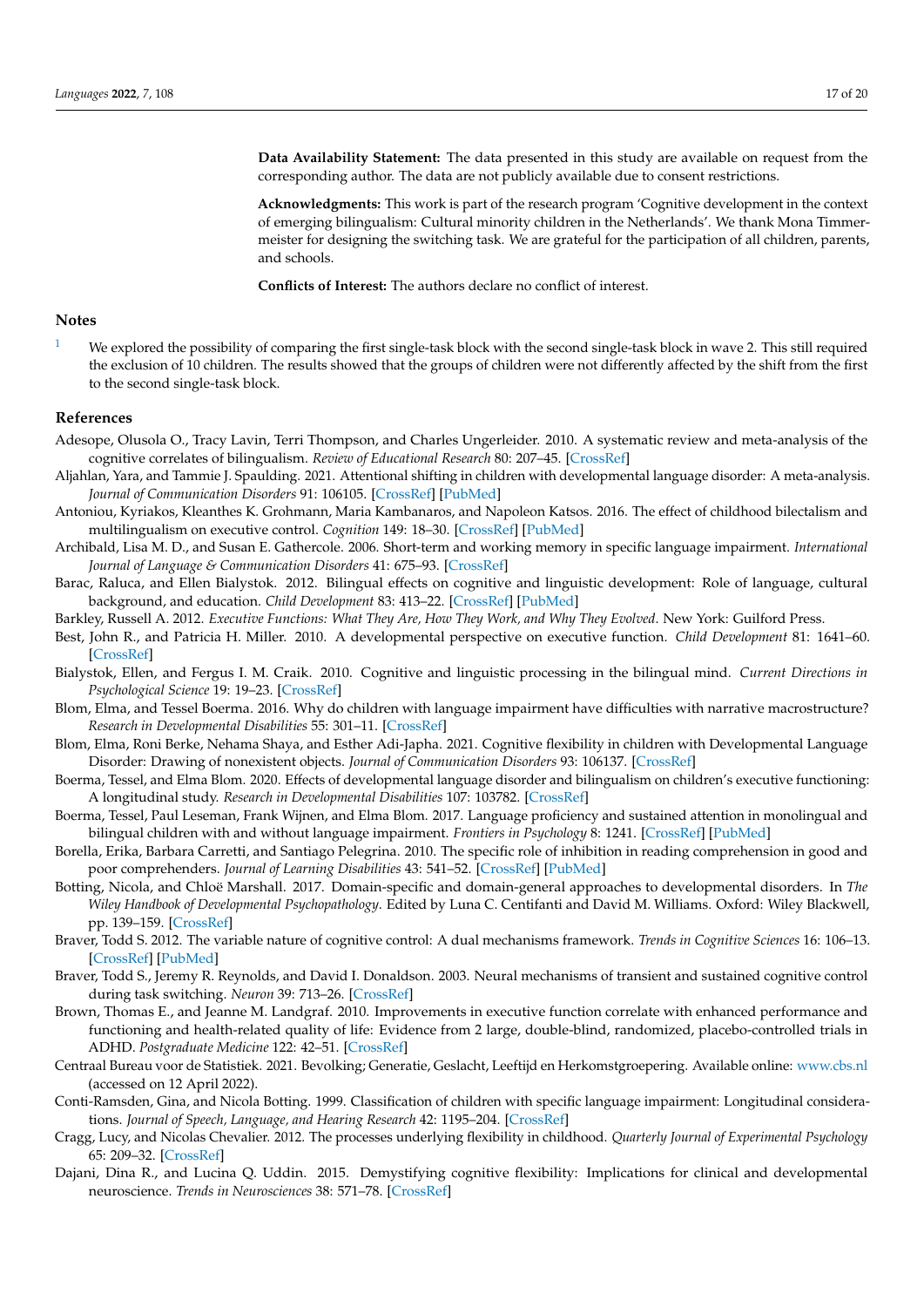- <span id="page-17-15"></span>de Bruin, Angela, Barbara Treccani, and Sergio Della Sala. 2015. Cognitive advantage in bilingualism: An example of publication bias? *Psychological Science* 26: 99–107. [\[CrossRef\]](http://doi.org/10.1177/0956797614557866)
- <span id="page-17-0"></span>Diamond, Adele. 2013. Executive functions. *Annual Review of Psychology* 64: 135–68. [\[CrossRef\]](http://doi.org/10.1146/annurev-psych-113011-143750)
- <span id="page-17-12"></span>Druey, Michel D., and Ronald Hübner. 2008. Response inhibition under task switching: Its strength depends on the amount of task-irrelevant response activation. *Psychological Research* 72: 515–27. [\[CrossRef\]](http://doi.org/10.1007/s00426-007-0127-1) [\[PubMed\]](http://www.ncbi.nlm.nih.gov/pubmed/17901980)
- <span id="page-17-16"></span>Duñabeitia, Jon Andoni, Juan Andrés Hernández, Eneko Antón, Pedro Macizo, Adelina Estévez, Luis J. Fuentes, and Manuel Carreiras. 2014. The inhibitory advantage in bilingual children revisited. *Experimental Psychology* 61: 234–51. [\[CrossRef\]](http://doi.org/10.1027/1618-3169/a000243) [\[PubMed\]](http://www.ncbi.nlm.nih.gov/pubmed/24217139)
- <span id="page-17-22"></span>Ebert, Kerry Danahy, and Kathryn Kohnert. 2011. Sustained attention in children with primary language impairment: A meta-analysis. *Journal of Speech, Language, and Hearing Research* 54: 1372–84. [\[CrossRef\]](http://doi.org/10.1044/1092-4388(2011/10-0231))
- <span id="page-17-9"></span>Ebert, Kerry Danahy, Diane Rak, Caitlyn M. Slawny, and Louis Fogg. 2019. Attention in bilingual children with developmental language disorder. *Journal of Speech, Language, and Hearing Research* 62: 979–92. [\[CrossRef\]](http://doi.org/10.1044/2018_JSLHR-L-18-0221) [\[PubMed\]](http://www.ncbi.nlm.nih.gov/pubmed/30969901)
- <span id="page-17-6"></span>Farrant, Brad M., Murray T. Maybery, and Janet Fletcher. 2012. Language, cognitive flexibility, and explicit false belief understanding: Longitudinal analysis in typical development and specific language impairment. *Child Development* 83: 223–35. [\[CrossRef\]](http://doi.org/10.1111/j.1467-8624.2011.01681.x)
- <span id="page-17-8"></span>Garon, Nancy, Susan E. Bryson, and Isabel M. Smith. 2008. Executive function in preschoolers: A review using an integrative framework. *Psychological Bulletin* 134: 31. [\[CrossRef\]](http://doi.org/10.1037/0033-2909.134.1.31) [\[PubMed\]](http://www.ncbi.nlm.nih.gov/pubmed/18193994)
- <span id="page-17-17"></span>Gathercole, Virginia C. Mueller, Enlli M. Thomas, Ivan Kennedy, Cynog Prys, Nia Young, Nestor Viñas Guasch, Emily J. Roberts, Emma K. Hughes, and Leah Jones. 2014. Does language dominance affect cognitive performance in bilinguals? Lifespan evidence from preschoolers through older adults on card sorting, Simon, and metalinguistic tasks. *Frontiers in Psychology* 5: 11. [\[CrossRef\]](http://doi.org/10.3389/fpsyg.2014.00011)
- <span id="page-17-23"></span>Gonzalez-Barrero, Ana Maria, and Aparna S. Nadig. 2019. Can bilingualism mitigate set-shifting difficulties in children with autism spectrum disorders? *Child Development* 90: 1043–60. [\[CrossRef\]](http://doi.org/10.1111/cdev.12979)
- <span id="page-17-14"></span>Green, David W. 1998. Mental control of the bilingual lexico-semantic system. *Bilingualism: Language and Cognition* 1: 67–81. [\[CrossRef\]](http://doi.org/10.1017/S1366728998000133)
- <span id="page-17-13"></span>Green, David W., and Jubin Abutalebi. 2013. Language control in bilinguals: The adaptive control hypothesis. *Journal of Cognitive Psychology* 25: 515–30. [\[CrossRef\]](http://doi.org/10.1080/20445911.2013.796377)
- <span id="page-17-5"></span>Gunnerud, Hilde Lowell, Dieuwer ten Braak, Elin Kirsti Lie Reikerås, Enrica Donolato, and Monica Melby-Lervåg. 2020. Is bilingualism related to a cognitive advantage in children? A systematic review and meta-analysis. *Psychological Bulletin* 146: 1059. [\[CrossRef\]](http://doi.org/10.1037/bul0000301) [\[PubMed\]](http://www.ncbi.nlm.nih.gov/pubmed/32914991)
- <span id="page-17-29"></span>Hartanto, Andree, and Hwajin Yang. 2020. The role of bilingual interactional contexts in predicting interindividual variability in executive functions: A latent variable analysis. *Journal of Experimental Psychology: General* 149: 609. [\[CrossRef\]](http://doi.org/10.1037/xge0000672) [\[PubMed\]](http://www.ncbi.nlm.nih.gov/pubmed/31486665)
- <span id="page-17-26"></span>Hayes, Andrew F. 2017. *Introduction to Mediation, Moderation, and Conditional Process Analysis: A Regression-Based Approach*. New York: Guilford Publications.
- <span id="page-17-7"></span>Henry, Lucy A., David J. Messer, and Gilly Nash. 2012. Executive functioning in children with specific language impairment. *Journal of child Psychology and Psychiatry* 53: 37–45. [\[CrossRef\]](http://doi.org/10.1111/j.1469-7610.2011.02430.x) [\[PubMed\]](http://www.ncbi.nlm.nih.gov/pubmed/21668446)
- <span id="page-17-2"></span>Hilchey, Matthew D., and Raymond M. Klein. 2011. Are there bilingual advantages on nonlinguistic interference tasks? Implications for the plasticity of executive control processes. *Psychonomic Bulletin & Review* 18: 625–58. [\[CrossRef\]](http://doi.org/10.3758/s13423-011-0116-7)
- <span id="page-17-11"></span>Huizinga, Mariëtte, and Maurits W. van der Molen. 2011. Task switching and shifting between stopping and going: Developmental change in between-trial control adjustments. *Journal of Experimental Child Psychology* 108: 484–503. [\[CrossRef\]](http://doi.org/10.1016/j.jecp.2010.10.004) [\[PubMed\]](http://www.ncbi.nlm.nih.gov/pubmed/21092983)
- <span id="page-17-25"></span>IBM Corp. 2016. *IBM SPSS Statistics for Windows*. Version 24.0. Armonk: IBM Corp.
- <span id="page-17-24"></span>Iluz-Cohen, Peri, and Sharon Armon-Lotem. 2013. Language proficiency and executive control in bilingual children. *Bilingualism: Language and Cognition* 16: 884–99. [\[CrossRef\]](http://doi.org/10.1017/S1366728912000788)
- <span id="page-17-21"></span>Im-Bolter, Nancie. 2003. Executive Processes and Mental Attention in Children with Language Impairments. Ph.D. dissertation, York University, Toronto, ON, Canada.
- <span id="page-17-19"></span>Im-Bolter, Nancie, Janice Johnson, and Juan Pascual-Leone. 2006. Processing limitations in children with specific language impairment: The role of executive function. *Child Development* 77: 1822–41. [\[CrossRef\]](http://doi.org/10.1111/j.1467-8624.2006.00976.x)
- <span id="page-17-4"></span>Kapa, Leah L., and Elena Plante. 2015. Executive function in SLI: Recent advances and future directions. *Current Developmental Disorders Reports* 2: 245–52. [\[CrossRef\]](http://doi.org/10.1007/s40474-015-0050-x)
- <span id="page-17-10"></span>Kapa, Leah L., Elena Plante, and Kevin Doubleday. 2017. Applying an integrative framework of executive function to preschoolers with specific language impairment. *Journal of Speech, Language, and Hearing Research* 60: 2170–84. [\[CrossRef\]](http://doi.org/10.1044/2017_JSLHR-L-16-0027)
- <span id="page-17-27"></span>Kuzyk, Olivia, Margaret Friend, Vivianne Severdija, Pascal Zesiger, and Diane Poulin-Dubois. 2020. Are there cognitive benefits of code-switching in bilingual children? A longitudinal study. *Bilingualism: Language and Cognition* 23: 542–53. [\[CrossRef\]](http://doi.org/10.1017/S1366728918001207)
- <span id="page-17-1"></span>Legare, Cristine H., Michael T. Dale, Sarah Y. Kim, and Gedeon O. Deák. 2018. Cultural variation in cognitive flexibility reveals diversity in the development of executive functions. *Scientific Reports* 8: 16326. [\[CrossRef\]](http://doi.org/10.1038/s41598-018-34756-2) [\[PubMed\]](http://www.ncbi.nlm.nih.gov/pubmed/30397235)
- <span id="page-17-18"></span>Leonard, Laurence B. 2014. *Children with Specific Language Impairment*. Cambridge: MIT Press.
- <span id="page-17-28"></span>Lubin, Amélie, Emmanuelle Regrin, Laetitia Boulc'h, Sébastien Pacton, and Céline Lanoë. 2016. Executive functions differentially contribute to fourth graders' mathematics, reading, and spelling skills. *Journal of Cognitive Education and Psychology* 15: 444–63. [\[CrossRef\]](http://doi.org/10.1891/1945-8959.15.3.444)
- <span id="page-17-20"></span>Lukács, Ágnes, Enikő Ladányi, Kata Fazekas, and Ferenc Kemény. 2016. Executive functions and the contribution of short-term memory span in children with specific language impairment. *Neuropsychology* 30: 296. [\[CrossRef\]](http://doi.org/10.1037/neu0000232) [\[PubMed\]](http://www.ncbi.nlm.nih.gov/pubmed/26280300)
- <span id="page-17-3"></span>Martin-Rhee, Michelle M., and Ellen Bialystok. 2008. The development of two types of inhibitory control in monolingual and bilingual children. *Bilingualism: Language and Cognition* 11: 81–93. [\[CrossRef\]](http://doi.org/10.1017/S1366728907003227)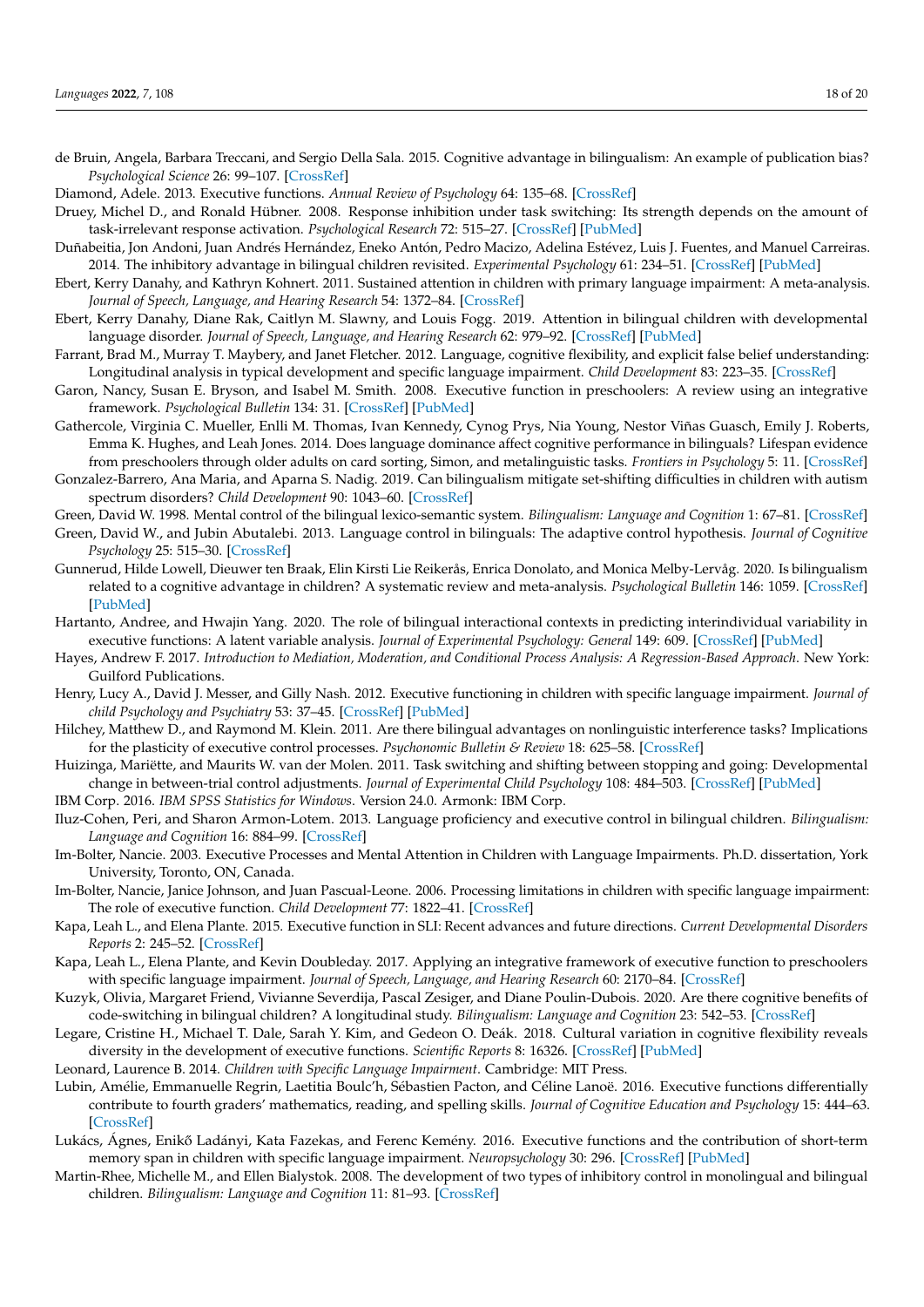- <span id="page-18-26"></span>Marton, Klara. 2016. Executive control in bilingual children: Factors that influence the outcomes. *Linguistic Approaches to Bilingualism* 6: 575–89. [\[CrossRef\]](http://doi.org/10.1075/lab.15038.mar)
- <span id="page-18-0"></span>Miyake, Akira, Naomi P. Friedman, Michael J. Emerson, Alexander H. Witzki, Amy Howerter, and Tor D. Wager. 2000. The unity and diversity of executive functions and their contributions to complex "frontal lobe" tasks: A latent variable analysis. *Cognitive Psychology* 41: 49–100. [\[CrossRef\]](http://doi.org/10.1006/cogp.1999.0734)
- <span id="page-18-14"></span>Noterdaeme, Michele, Hedwig Amorosa, Katrin Mildenberger, Stefan Sitter, and Falk Minow. 2001. Evaluation of attention problems in children with autism and children with a specific language disorder. *European Child & Adolescent Psychiatry* 10: 58–66. [\[CrossRef\]](http://doi.org/10.1007/s007870170048)
- <span id="page-18-5"></span>Paap, Kenneth R., Hunter A. Myuz, Regina T. Anders, Morgan F. Bockelman, Roman Mikulinsky, and Oliver M. Sawi. 2017. No compelling evidence for a bilingual advantage in switching or that frequent language switching reduces switch cost. *Journal of Cognitive Psychology* 29: 89–112. [\[CrossRef\]](http://doi.org/10.1080/20445911.2016.1248436)
- <span id="page-18-25"></span>Paap, Kenneth R., Regina Anders-Jefferson, Lauren Mason, Katerinne Alvarado, and Brandon Zimiga. 2018. Bilingual advantages in inhibition or selective attention: More challenges. *Frontiers in Psychology* 9: 1409. [\[CrossRef\]](http://doi.org/10.3389/fpsyg.2018.01409)
- <span id="page-18-16"></span>Park, Jisook, Carol A. Miller, Teenu Sanjeevan, Janet G. van Hell, Daniel J. Weiss, and Elina Mainela-Arnold. 2019. Bilingualism and attention in typically developing children and children with developmental language disorder. *Journal of Speech, Language, and Hearing Research* 62: 4105–18. [\[CrossRef\]](http://doi.org/10.1044/2019_JSLHR-L-18-0341)
- <span id="page-18-3"></span>Pauls, Laura J., and Lisa M. D. Archibald. 2016. Executive Functions in Children With Specific Language Impairment: A Meta-Analysis. *Journal of Speech, Language, and Hearing Research* 59: 1074–86. [\[CrossRef\]](http://doi.org/10.1044/2016_JSLHR-L-15-0174) [\[PubMed\]](http://www.ncbi.nlm.nih.gov/pubmed/27653611)
- <span id="page-18-15"></span>Peristeri, Eleni, Eleni Baldimtsi, Margreet Vogelzang, Ianthi Maria Tsimpli, and Stephanie Durrleman. 2021. The cognitive benefits of bilingualism in autism spectrum disorder: Is theory of mind boosted and by which underlying factors? *Autism Research* 14: 1695–709. [\[CrossRef\]](http://doi.org/10.1002/aur.2542) [\[PubMed\]](http://www.ncbi.nlm.nih.gov/pubmed/34008896)
- <span id="page-18-7"></span>Poarch, Gregory J., and Andrea Krott. 2019. A bilingual advantage? An appeal for a change in perspective and recommendations for future research. *Behavioral Sciences* 9: 95. [\[CrossRef\]](http://doi.org/10.3390/bs9090095) [\[PubMed\]](http://www.ncbi.nlm.nih.gov/pubmed/31487900)
- <span id="page-18-4"></span>Prior, Anat, and Brian MacWhinney. 2010. A bilingual advantage in task switching. *Bilingualism: Language and Cognition* 13: 253–62. [\[CrossRef\]](http://doi.org/10.1017/S1366728909990526)
- <span id="page-18-11"></span>Rice, Mabel L., and Kenneth Wexler. 1996. Toward tense as a clinical marker of specific language impairment in English-speaking children. *Journal of Speech, Language, and Hearing Research* 39: 1239–57. [\[CrossRef\]](http://doi.org/10.1044/jshr.3906.1239) [\[PubMed\]](http://www.ncbi.nlm.nih.gov/pubmed/8959609)
- <span id="page-18-9"></span>Rothbart, Mary K., and Michael I. Posner. 2001. Mechanism and variation in the development of attentional networks. In *Handbook of Developmental Cognitive Neuroscience*. Edited by Charles A. Nelson and Monica Luciana. Cambridge: MIT Press, pp. 353–363.
- <span id="page-18-21"></span>Scarborough, Hollis S., and Wanda Dobrich. 1990. Development of children with early language delay. *Journal of Speech, Language, and Hearing Research* 33: 70–83. [\[CrossRef\]](http://doi.org/10.1044/jshr.3301.70)
- <span id="page-18-22"></span>Schlichting, L. 2005. *Peabody Picture Vocabulary Test-III-NL*. Dutch version. Amsterdam: Harcourt Assessment B.V.
- <span id="page-18-24"></span><span id="page-18-8"></span>Schneider, Walter, Amy Eschman, and Anthony Zuccolotto. 2002. *E-Prime User's Guide*. Pittsburgh: Psychology Software Tools Inc. Smolak, Erin, Karla K. McGregor, Tim Arbisi-Kelm, and Nichole Eden. 2020. Sustained attention in developmental language disorder
- <span id="page-18-19"></span>and its relation to working memory and language. *Journal of Speech, Language, and Hearing Research* 63: 4096–108. [\[CrossRef\]](http://doi.org/10.1044/2020_JSLHR-20-00265) Stichting Siméa. 2014. Indicatiecriteria: Auditief en/of Communicatief Beperkte Leerlingen. Available online: [http://www.simea.nl/](http://www.simea.nl/dossiers/passend-onderwijs/brochures-po/simea-brochure-indicatiecriteria-juni-2014.pdf) [dossiers/passend-onderwijs/brochures-po/simea-brochure-indicatiecriteria-juni-2014.pdf](http://www.simea.nl/dossiers/passend-onderwijs/brochures-po/simea-brochure-indicatiecriteria-juni-2014.pdf) (accessed on 3 December 2021).
- <span id="page-18-20"></span>Stichting Siméa. 2016. Handreiking Meertaligheid TOS. Available online: [http://www.simea.nl/dossiers/si166289-simea-handreiking](http://www.simea.nl/dossiers/si166289-simea-handreiking-meertaligheid-tos.pdf)[meertaligheid-tos.pdf](http://www.simea.nl/dossiers/si166289-simea-handreiking-meertaligheid-tos.pdf) (accessed on 3 December 2021).
- <span id="page-18-6"></span>Timmermeister, Mona, Paul Leseman, Frank Wijnen, and Elma Blom. 2020. No bilingual benefits despite relations between language switching and task switching. *Frontiers in Psychology* 11: 1832. [\[CrossRef\]](http://doi.org/10.3389/fpsyg.2020.01832)
- <span id="page-18-17"></span>Tomblin, J. Bruce, Nancy L. Records, Paula Buckwalter, Xuyang Zhang, Elaine Smith, and Marlea O'Brien. 1997. Prevalence of specific language impairment in kindergarten children. *Journal of Speech, Language, and Hearing Research* 40: 1245–60. [\[CrossRef\]](http://doi.org/10.1044/jslhr.4006.1245)
- <span id="page-18-18"></span>Tuller, Laurice. 2015. Clinical use of parental questionnaires in multilingual contexts. In *Methods for Assessing Multilingual Children: Disentangling Bilingualism from Language Impairment*. Edited by Sharon Armon-Lotem, John H. A. L. de Jong and Natalia Meir. Bristol: Multilingual Matters, pp. 301–30.
- <span id="page-18-1"></span>van den Noort, Maurits, Esli Struys, Peggy Bosch, Lars Jaswetz, Benoît Perriard, Sujung Yeo, Pia Barisch, Katrien Vermeire, Sook-Hyun Lee, and Sabina Lim. 2019. Does the bilingual advantage in cognitive control exist and if so, what are its modulating factors? A systematic review. *Behavioral Sciences* 9: 27. [\[CrossRef\]](http://doi.org/10.3390/bs9030027)
- <span id="page-18-12"></span>Van der Lely, Heather K. J. 2005. Domain-specific cognitive systems: Insight from Grammatical-SLI. *Trends in Cognitive Sciences* 9: 53–59. [\[CrossRef\]](http://doi.org/10.1016/j.tics.2004.12.002) [\[PubMed\]](http://www.ncbi.nlm.nih.gov/pubmed/15668097)
- <span id="page-18-10"></span>Vandierendonck, André, Baptist Liefooghe, and Frederick Verbruggen. 2010. Task switching: Interplay of reconfiguration and interference control. *Psychological Bulletin* 136: 601. [\[CrossRef\]](http://doi.org/10.1037/a0019791) [\[PubMed\]](http://www.ncbi.nlm.nih.gov/pubmed/20565170)
- <span id="page-18-27"></span>Verhagen, Josje, Elise de Bree, and Sharon Unsworth. 2020. Effects of bilingual language use and language proficiency on 24-month-olds' cognitive control. *Journal of Cognition and Development* 21: 46–71. [\[CrossRef\]](http://doi.org/10.1080/15248372.2019.1673752)
- <span id="page-18-23"></span>Verhoeven, Ludo, and Anne Vermeer. 2001. *Taaltoets Alle Kinderen (TAK)*. Arnhem: Cito.
- <span id="page-18-13"></span>Vissers, Constance, Sophieke Koolen, Daan Hermans, Annette Scheper, and Harry Knoors. 2015. Executive functioning in preschoolers with specific language impairment. *Frontiers in Psychology* 6: 1574. [\[CrossRef\]](http://doi.org/10.3389/fpsyg.2015.01574)
- <span id="page-18-2"></span>Ware, Anna T., Melissa Kirkovski, and Jarrad A. G. Lum. 2020. Meta-analysis reveals a bilingual advantage that is dependent on task and age. *Frontiers in Psychology* 11: 1458. [\[CrossRef\]](http://doi.org/10.3389/fpsyg.2020.01458)